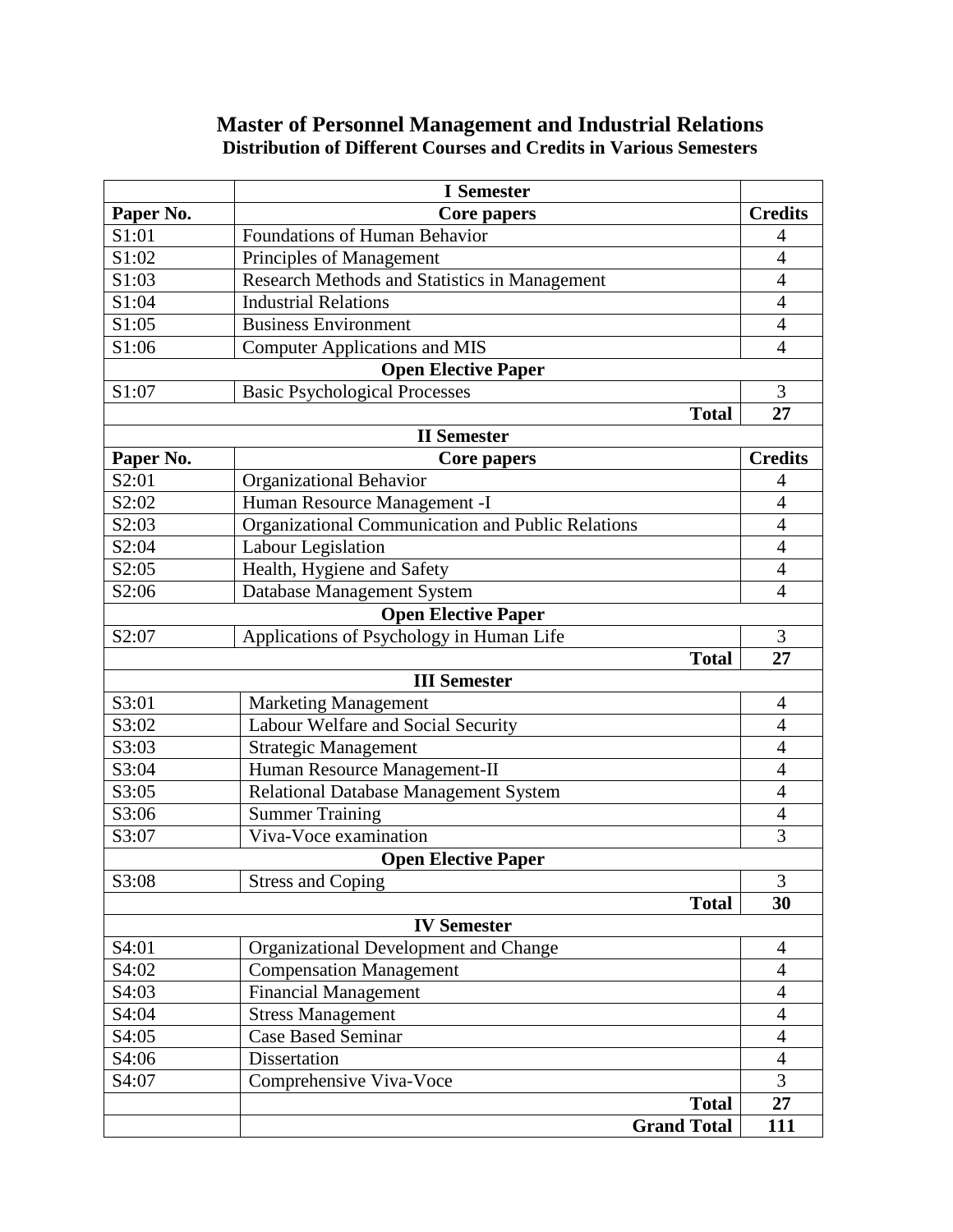# **S1.01 Foundations of Human Behaviour Credits 4**

- 1. Human behavior: Concept, individual and group behaviour.
- 2. Attention: Types of attention; selective, divided, and sustained attention, determinants of attention; practical implication of attention for managers.
- 3. Perception: Perceptual processes, basic factors in perception, significance of perception for managers.
- 4. Learning: Theories of classical and operant conditioning; learning curves; application of learning for managers.
- 5. Memory systems: Sensory, short-term and long-term; levels of processing; forgetting.
- 6. Motivation: Types of motives. Theories: Need hierarchy, social learning, attribution. Implications.
- 7. Individual differences: Personality, intelligence and aptitude: General and specific abilities. I.Q.

- 1. Ciccarelli, S. K. , & Meyer, G. E. (2009). *Psychology.* New Delhi: Pearson
- 2. Gerrig, R. J., & Zimbardo, P. G. (2005). Psychology and Life  $(17<sup>th</sup> Ed.)$ New Delhi: Pearson.
- 3. Luthans, F. (2010). *Organizational behavior*. New York: McGraw Hill
- 4. Robbins, S. P. (2010). Organizational behavior. New York: Prentice Hall
- 5. Smith, E. E., HoeKema, S. N., Fredrickson, B., & Loftus, G. R. (2003). *Atkinson & Hilgards's : Introduction to psychology,* (14<sup>th</sup> Ed.) New Delhi: Wadswarth.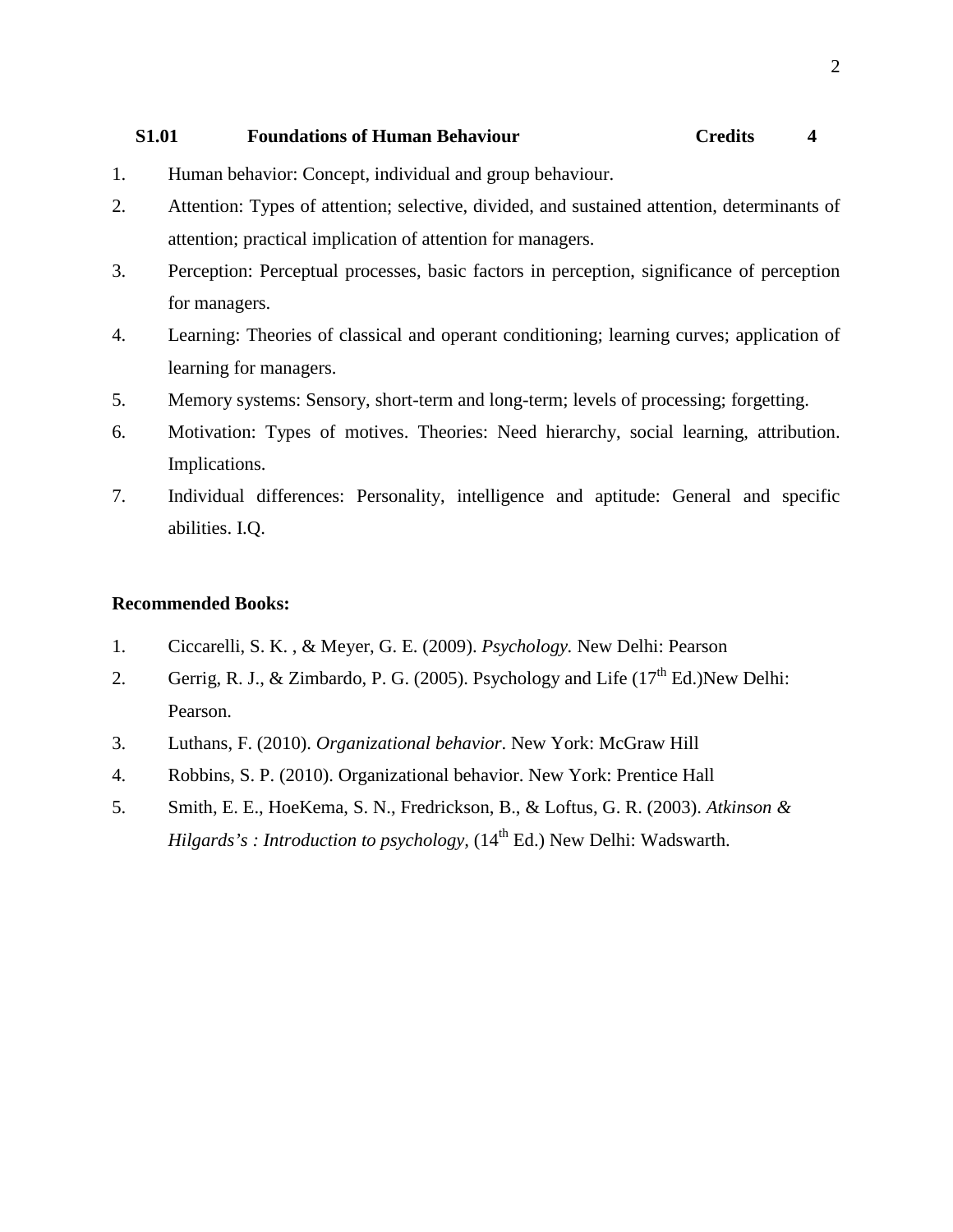# **S1.02 Principles of Management Credits 4**

- 1. Concept of Management: Meaning, nature and scope of management. Management: Science or art; skills of manager; productivity, efficiency and effectiveness.
- 2. Evolution of management Thought: Fredrick. Taylor's scientific management; Henry Fayol's general principles of management; sociological and psychological approaches to management; recent developments in management thought.
- 3. Planning and management process: Nature and purpose of planning; types of plans; basic steps in planning; tools and techniques for planning. Forecasting.
- 4. Decision making: Decision making process and selection of the best alternative; decision making under certainty, risk and uncertainty; modern approaches to decision making under uncertainty.
- 5. Organizing: The nature and purpose of organizing; formal and informal organizations; departmentation; organization levels and span of management; centralization and decentralization of authority; delegation of authority.
- 6. Staffing: Nature and purpose of staffing; different phases in procurement process, approaches to management development, conflict management.
- 7. Controlling: Meaning and purpose of control; control process; different methods of control; characteristics of an effective control system.

- 1. Certo, S. C., & Certo, T. (2009). *Modern Management* (11<sup>th</sup> Ed.). New York: Pearson.
- 2. Griffin, R. W. (2009). *Management* (1<sup>st</sup> Ed.). New Delhi: Cengage.
- 3. Kreitner, R. (2010). *Management: Theory and applications* (1st Ed). New Delhi: Cengage.
- 4. Robbins, S. P., De Cenzo, D. A., & Coulter, M. (2011). *Fundamentals of management* (7<sup>th</sup>) Ed.). New York: Pearson.
- 5. Weihrich, H., & Koontz, H. (2005). *Management: A global perspective*. New Delhi: Tata McGrawhill.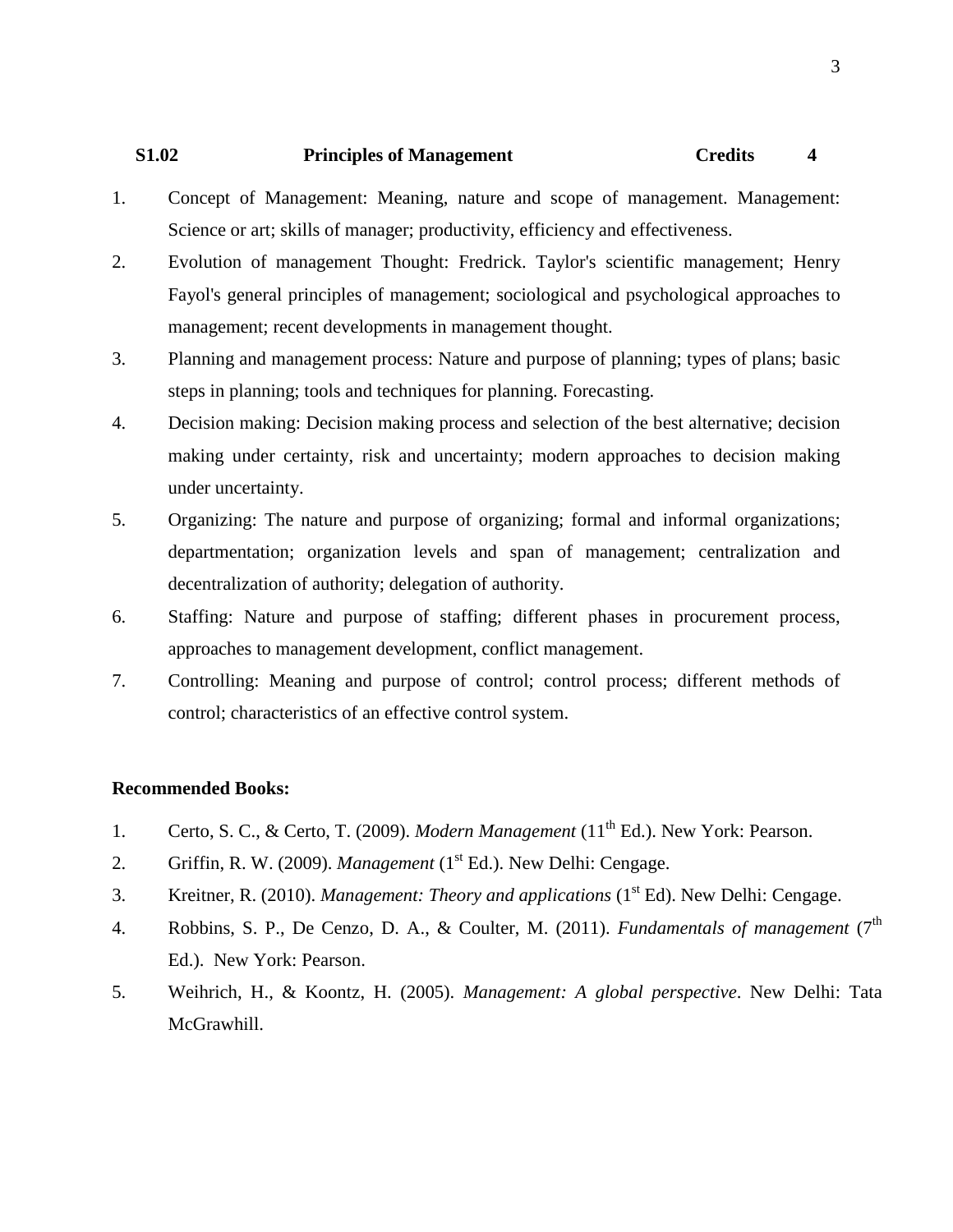## **S1.03 Research Methods and Statistics in Management Credits 4**

- 1. Research methods in management: Meaning, objectives and significance of research, steps involved in research.
- 2. Formulation of research problem and hypothesis, research design, sampling.
- 3. Tools and techniques of data collection: Development of questionnaire/tests, reliability, validity; methods of data collection, research report.
- 4. Descriptive statistics: Mean, median and mode; range, quartile deviation; standard deviation; graphical representation of data.
- 5. Correlation and regression: Computation and interpretation of product moment and rank order correlation, bi-variate regression analysis.
- 6. Hypothesis testing: Basic concepts; testing significance of difference between two means; independent and correlated sample t-test; chi-square test and its application.

- 1. Breakwell, G.M., Hammond, S., & Fife-Schaw, C. (2000). *Research methods in psychology* (2nd Ed.).London: Sage Publications.
- 2. Broota, K. D. (1989). *Experimental designs in behavioural research*. New Delhi: Wiley Eastern.
- 3. Gliner, J.A., Morgan, G.A., & Leech, N.L. (2009). Research methods in applied settings  $(2<sup>nd</sup> Ed.)$ . New York: Routlege
- 4. Gravetter, F.J. & Forzano, L.B. (2006). *Research Methods for behavioural sciences*. Singapore: Thomson-Wadsworth
- 5. Howell, D.C. (2010). *Statistical Methods for Psychology*. Belmont: CA: Cengage Wadsworth.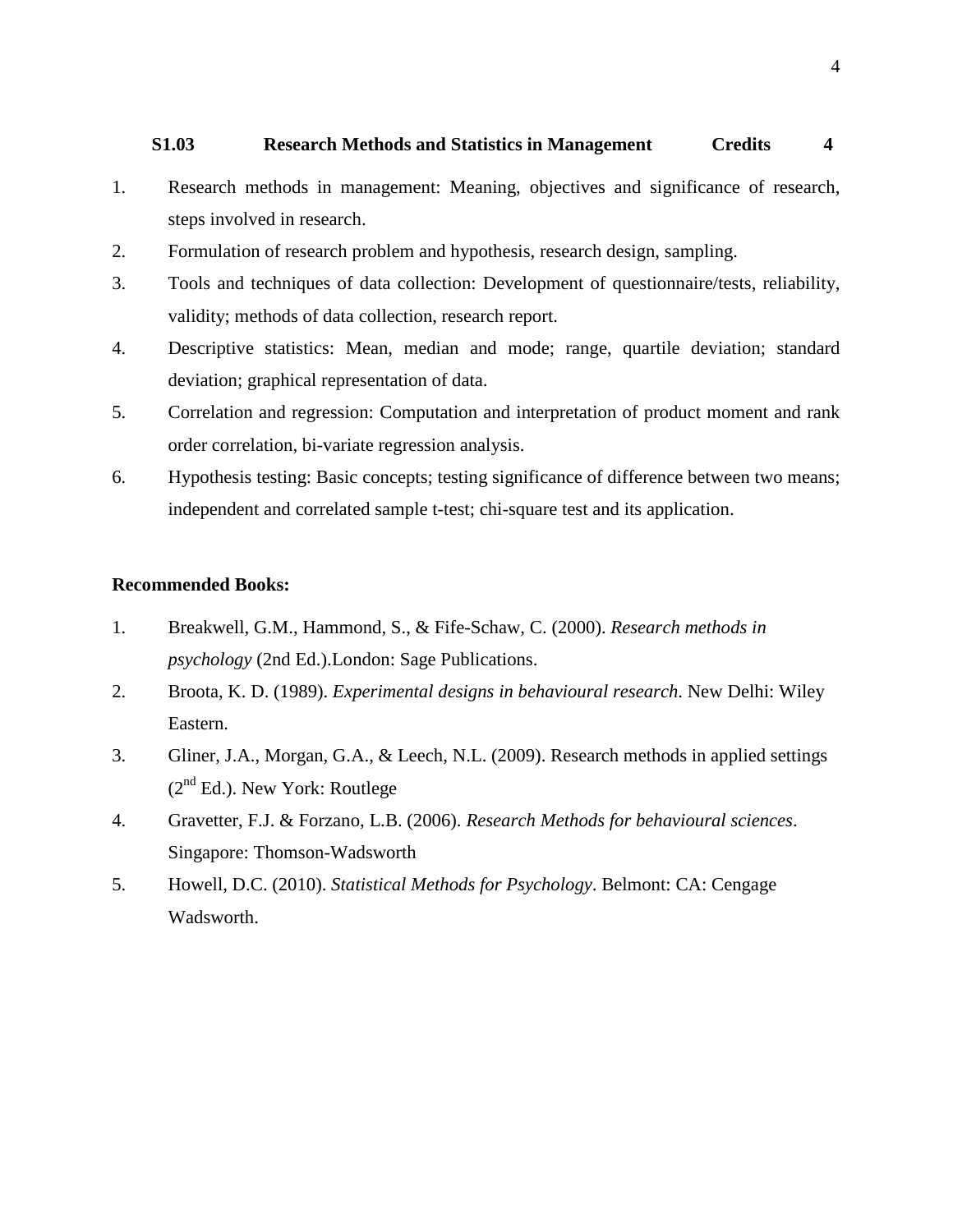# **S1.04 Industrial Relations Credits 4**

- 1. Introduction to industrial relations: Concept, scope, and components of industrial relations system, brief overview of industrial relations in India. Technological change and industrial relations.
- 2. Grievances and discipline: Meaning, nature and causes of grievances; grievances presentation, procedure for redressal; meaning of discipline, causes of indiscipline in industry; discipline enforcement, code of discipline in industry.
- 3. Trade union movement: Development of trade unionism in India; structure and functions of trade unions; leadership issues; problems of multiple unions; employers' organization in India.
- 4. Industrial disputes: Causes and resolution; mediation, conciliation, arbitration, adjudication (with reference to Industrial Dispute Act, 1947).
- 5. Collective bargaining: Principles and features; forms and process of collective bargaining; implementation of collective bargaining agreements; collective bargaining in India.
- 6. Workers' participation: Concept, objectives; forms and levels of participation; schemes for workers' participation in India and other countries.

- 1. Bray (2004). *Industrial relations: a contemporary approach*. Australia: McGraw Hills
- 2. Manoria, Manoria & Ganlear. (2003). *Dynamics of industrial relations*. New Delhi: Himalaya Publishing House
- 3. Monappa, A. (2000). *Industrial relations*. New Delhi: Tata McGraw Hill.
- 4. Sen (2003). *Industrial relations in India: Shifting paradigms*. New Delhi: Macmillan India.
- 5. Uzzaman & Sherwani (2000). *Industrial relations in India*. Anmol Publication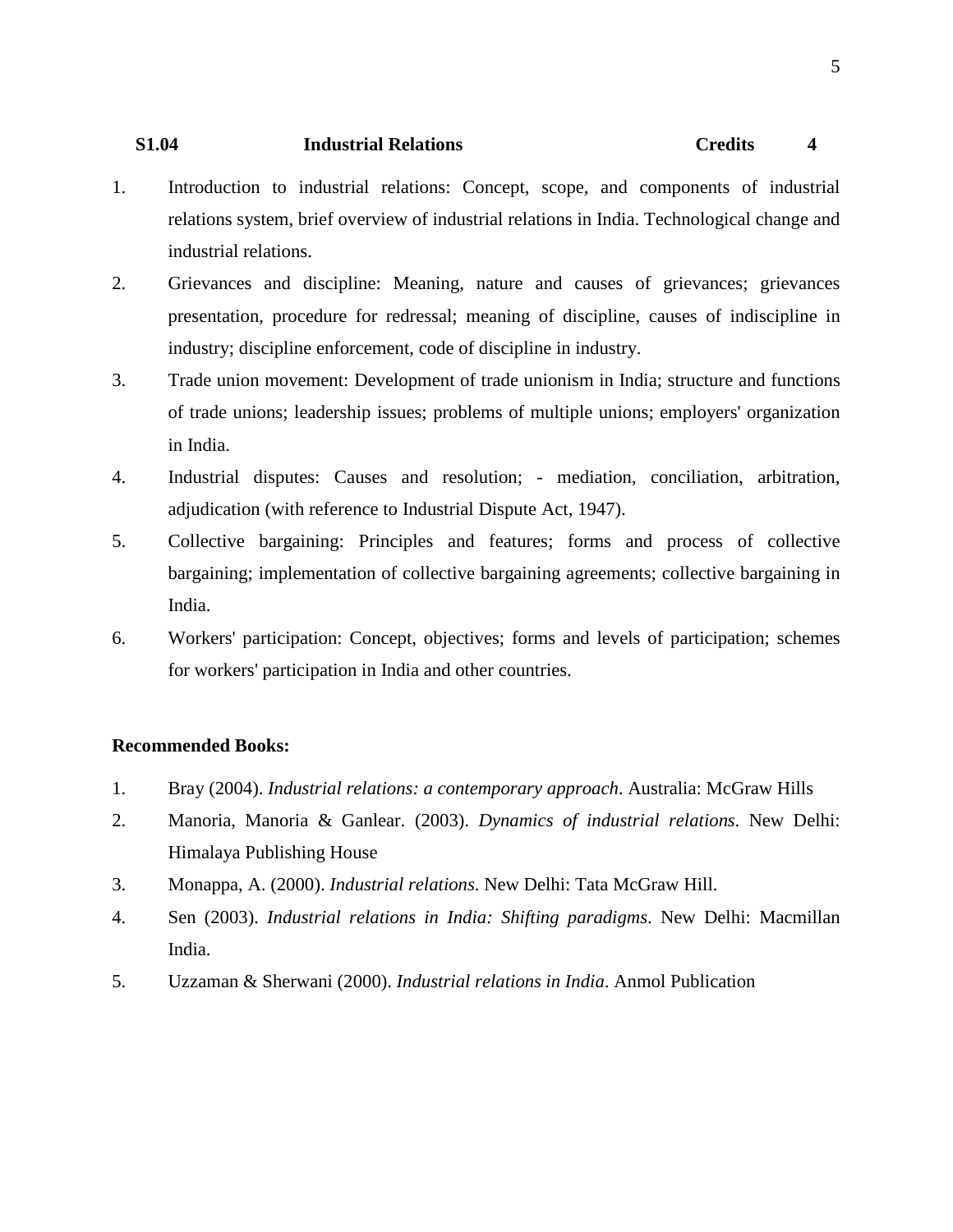# **S1.05 Business Environment Credits 4**

- 1. Business: Concept, objectives and characteristics; business environment: Concept, nature and dimensions; business environment and stretegic management.
- 2. Social and cultural environment: Demographic and social environment, business and society, business and culture, business and ethics, social responsibility of business, social audit, consumerism in India.
- 3. Economic environment: Economic systems, pattern and trends in the economic development in India, broad features of industrial policy. Fiscal policy and monetary policy and their relevance to business; capital and money markets in India and their instruments.
- 4. International economic environment: Economic internation among countries, free Trail area; common market, economic union, global economic alliances: UNCTAD, WTO, regional economic alliances.
- 5. Globlizatiopn: Concept and consequences; multinational companies, globlisation of Indian business.
- 6. Constitutional and legal environment: Indian Partnership Act, Indian Companies Act, Negotiable Instruments Act: Negotiable instruments, Provision of FEMA Competition Act, Indian Contract Act 1972, Sales of Goods Act.

- 1. Aswathappa K.(1997).*Essentials of business environment*. New Delhi; Himalaya Publishing.
- 2. Francis C. (1996). *Business and government*. Mumbai: Himalaya Publishing
- 3. Kapoor N.D. (1999 ).*Elements of Mercantile Law* New Delhi:Sultan Chand
- 4. Kumar, R. (2009). *Legal aspects of business*. New Delhi:Cengage
- 5. Methews, M.J. (2003). *Business enviornment*. Jaipur RBSA
- 6. Peny, M.W. (2007).*International Business*. New Delhi:Cengage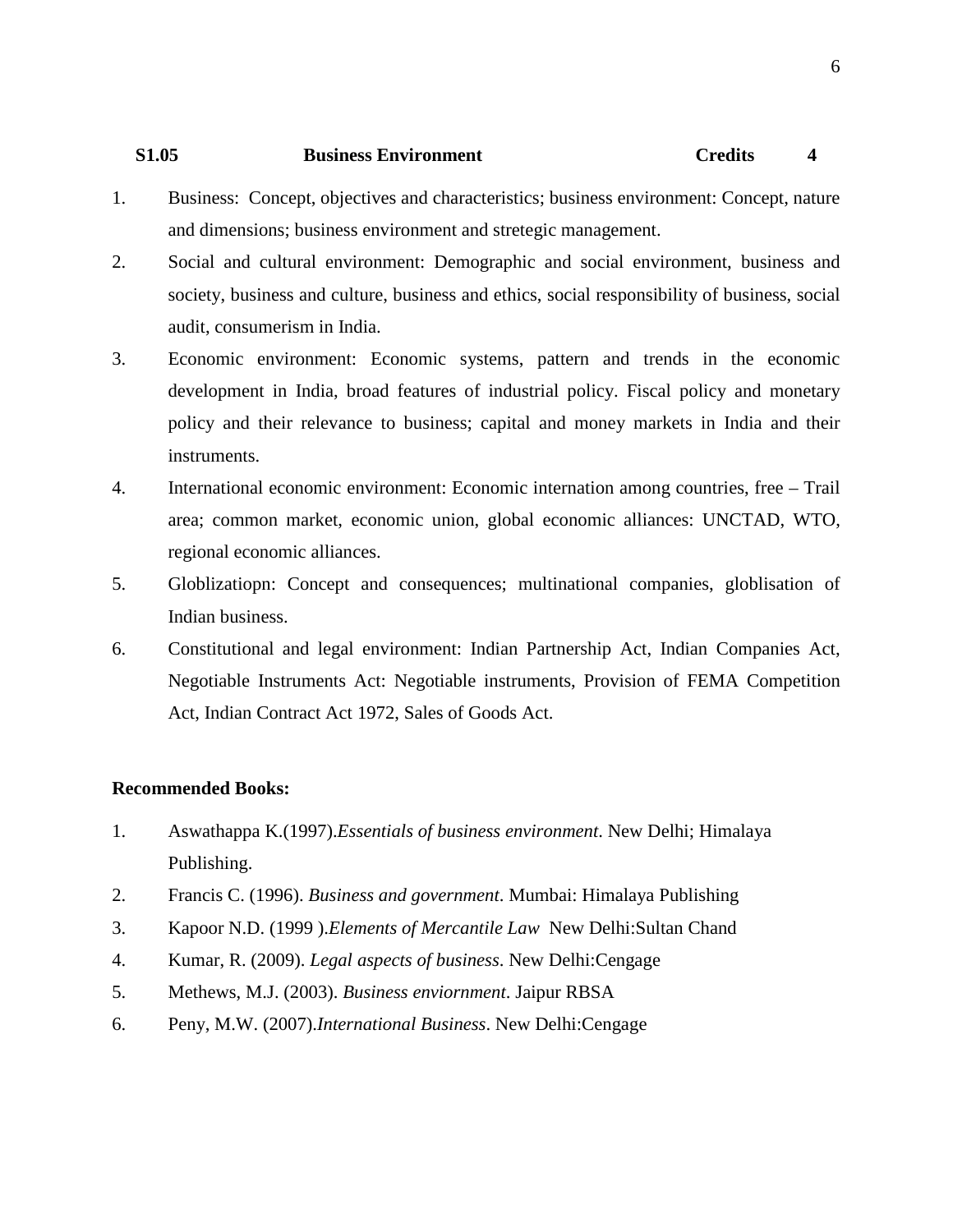# **S1.06 Computer Applications and Management Information System Credits 4**

- 1. Input and output devices, representation of information in computers, binary number system, coding system (EBCDIC and ASCII).
- 2. Computer hardware and software: System software, assembler, compiler, operating system, Windows 2000 XP, algorithm, flow charts, elementary concepts of languages.
- 3. Application softwares: Microsoft Word, Microsoft Power point, Microsoft Excel.
- 4. Management information system: Definition, objectives, benefits, function, characteristics, role of an MIS - information flow.
- 5. Management organizational theory and the system approach: Types and functions, organizational theory, motivation models, system approach to planning, information and planning, system approach to organizing.
- 6. Decision making: Levels, types and stages of decision making, individual models: Rational, satisfying, muddling and psychological. Organizational models: Rational actor, bureaucratic, political and garbage can.

- 1. Davis & Oleson. (2006). Management information systems. New Delhi: Tata McGraw Hills.
- 2. James O'Brien (2006). *Management information systems*. New Dehi: Tata McGraw Hills
- 3. K.C. Laudon & J.P. Laudon (2003). *Management information systems: Managing the digital firms*. New Dehi: Prentice Hall
- 4. Murdick, Ross, Claggett (2006). *Information system for modern management*. New Dehi: Prentice Hall India.
- 5. R. Stair & G. Reynolds (2008). *Fundamentals of information systems*. New York: Thompson Learning.
- 6. V. Rajaraman (2007). *Fundamental of comput*ers. New Delhi: Prentice Hall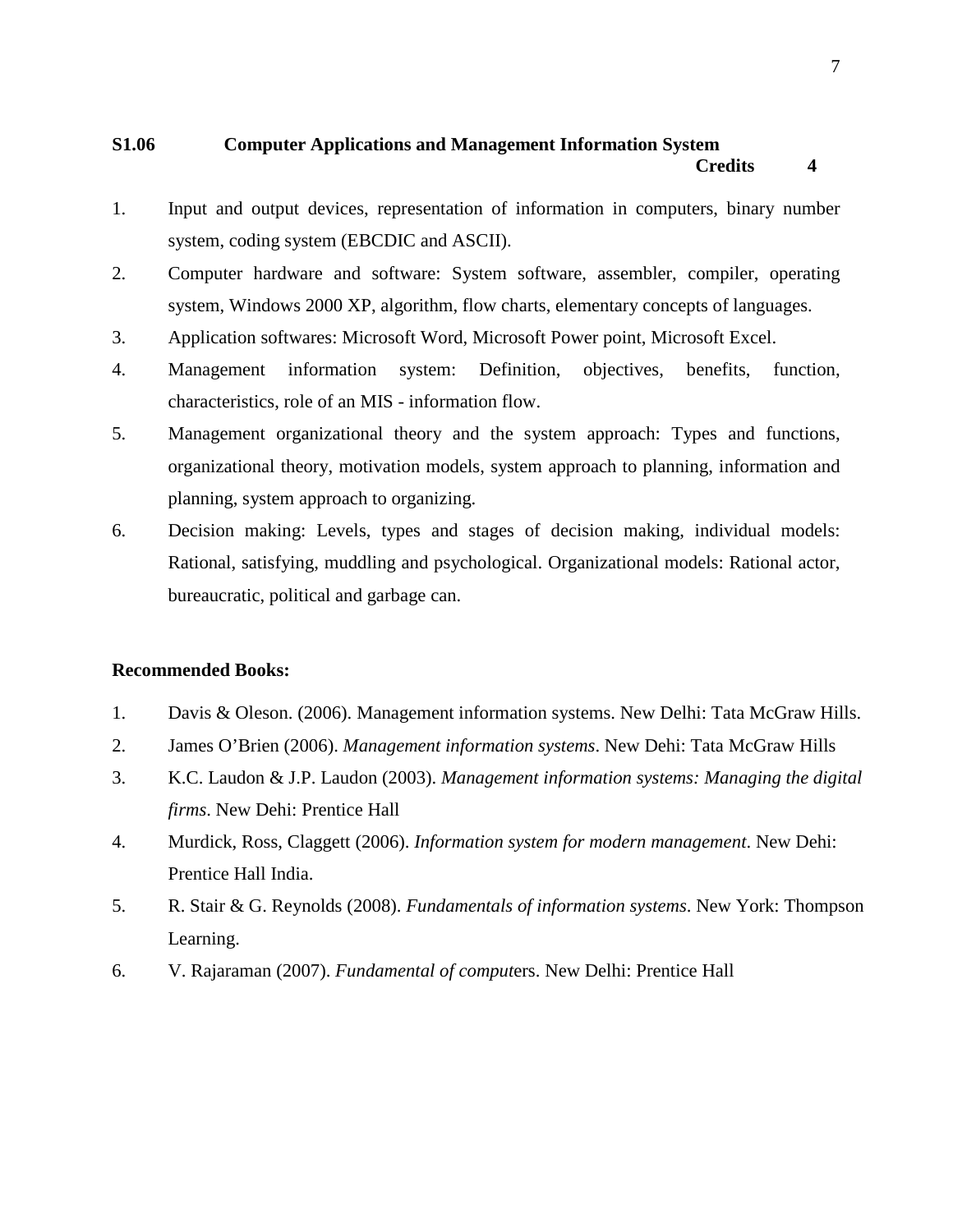**S1: 07 Basic Psychological Processes Credits 3**

- 1. Psychology: Nature, scope, and methods.
- 2. Perceptual processes: Sensation, perception, and attention.
- 3. Learning and memory: Nature and processes.
- 4. Motivation and Emotion: Nature and types.
- 5. Intelligence: Nature and measurement, concept of I.Q.
- 6. Personality: Nature and types.

- 1. Baron. R. A. (2006). *Psychology* (5<sup>th</sup>Ed). New Delhi: Pearson Education
- 2. Ciccarelli, S. K., & Meyer, G. E. (2009). *Psychology*. New Delhi: Pearson Education.
- 3. Coon, D., & Mitterer, J. O. (2007). *Introduction to psychology: Gateway to mind and behavior*. New Delhi: Cengage.
- 4. Feldman, R. (2004). *Understanding psychology* (6<sup>th</sup> Ed.). New Delhi: McGraw Hill.
- 5. Gerrig, R. J., & Zimbardo, P. G. (2006). *Psychology and life* (17th Ed.). New Delhi: Pearson Education.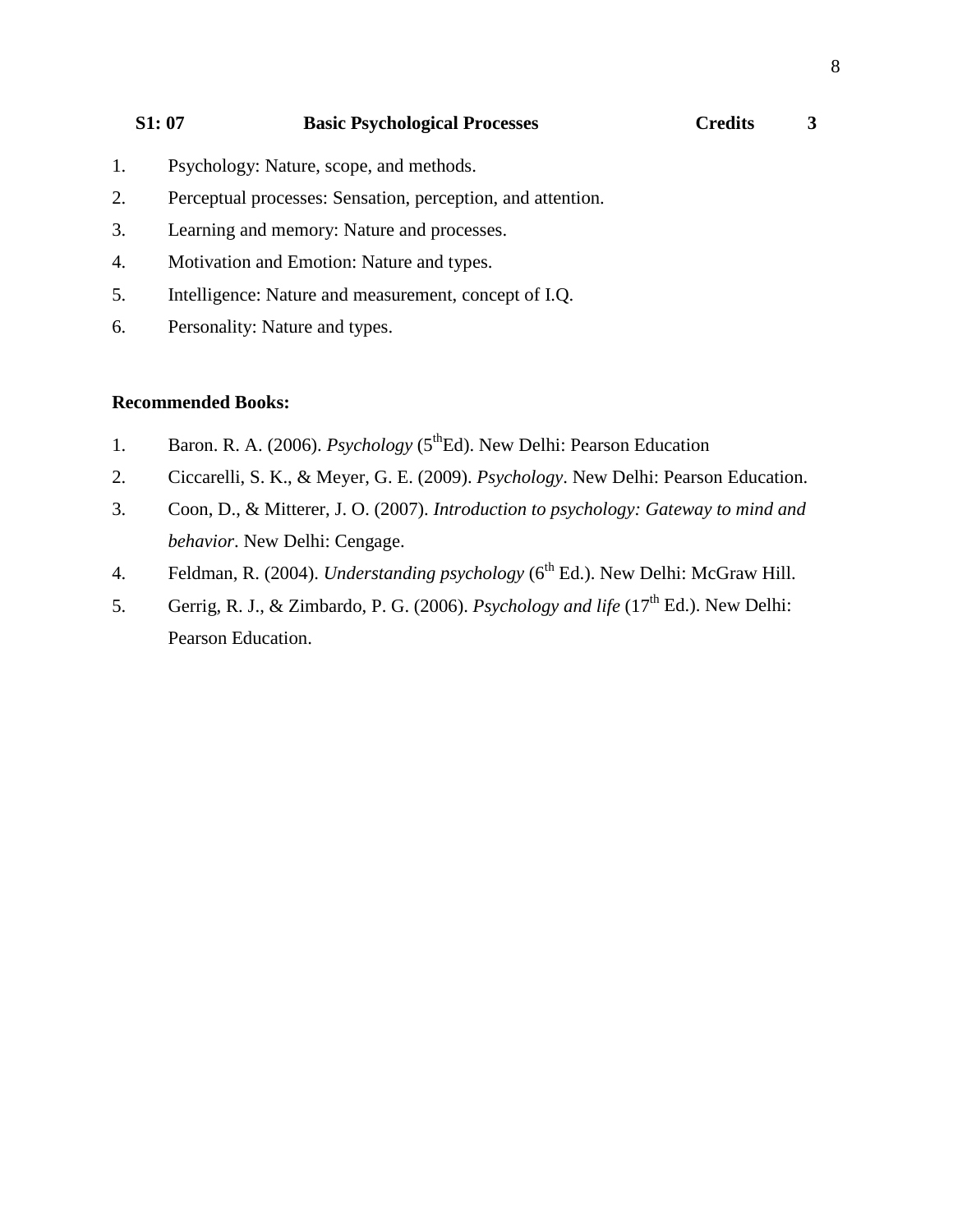## **S2.01 Organizational Behaviour Credits 4**

- 1. Nature and scope of organizational behaviour: Theoretical frameworks, emerging organization, contemporary challenges.
- 2. Motivation: Meaning, motives, work motivation approaches, job design and goal setting, organizational reward system.
- 3. Interactive conflict and negotiation skills: Intra-individual, interpersonal, inter-group conflicts, organizational conflicts, negotiation skills.
- 4. Power and politics in organizations: Bases of power; power tactics; causes and consequences of political behaviour; ethics.
- 5. Leadership: Trait, behaviour, contingency, and contemporary theories, leadership styles and skills, roles and activities.
- 6. Organizational culture: Nature and types, creating and maintaining, creating customer responsive culture; spiritual work place; promoting ethical organizational culture.

- 1. Gibson, J. (2011). *Organizations: Behaviour, structure, processes* (13<sup>th</sup> Ed). Singapore: McGraw Hill.
- 2. Hellreigel, D., & Slocum Jr., J. W. (2011). *Organizational behaviour* (13<sup>th</sup> Ed). New York: Cengage.
- 3. Luthans, F. (2011). *Organizational behavior* (12th Ed.). New York: McGraw Hill.
- 4. Nelson, D. L., & Quick, J. C. (2011). *Organizational behavior: Science, the real world and you* ( $7<sup>th</sup>$  Ed.). Florence, K. Y.: Cengage.
- 5. Robbins, S. P., Judge, T. A., & Sanghi, S. (2009) *Organizational behavior* (13th Ed.). New Delhi: Pearson.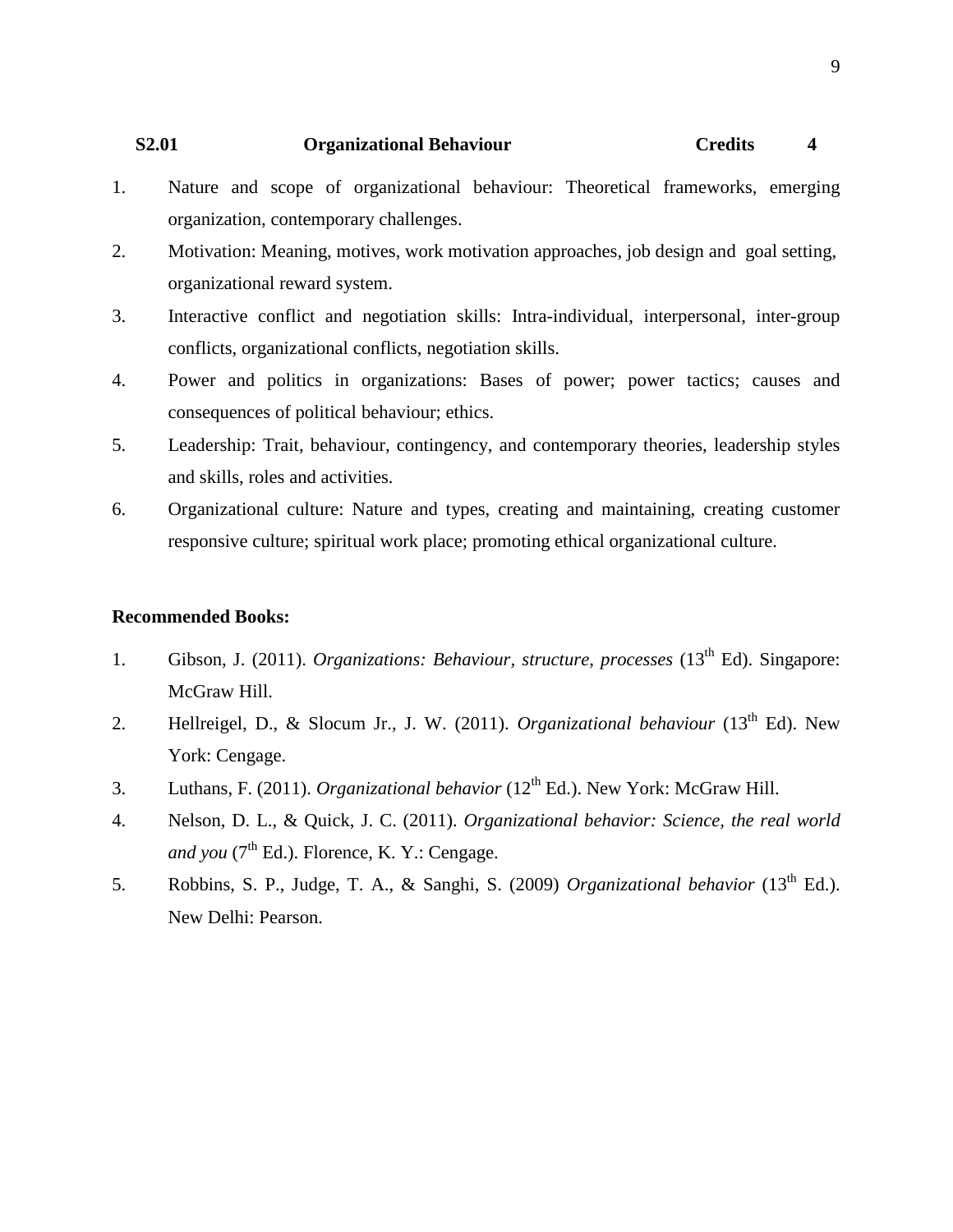## **S2.02 Human Resource Management-I Credits 4**

- 1. Fundamental of HRM: Foundation, nature, importance, functions.
- 2. Human resource management in changing environment: Globalization and its HRM implications.
- 3. Organizational strategy and human resource planning, job analysis determining essential skills, knowledge and abilities.
- 4. Acquisition of human resource: Selection, placement, orientation, creating human resource system.
- 5. Career and performance management: Career design and development; performance management system: Appraisal process and methods, creating effective performance appraisal system.
- 6. Human resource audit and accounting: Creating strategic human resource system.
- 7. Lab work: Lab in selection device administration, lab in performance management.

- 1. Aswathappa, K. (2006) *Human resource management*. (4<sup>th</sup> Ed.)New Delhi: Tata McGraw Hill.
- 2. Bhatia, S.K., & Singh, N. (2000). *Principal techniques of personnel management/ human resource management* ( $2<sup>nd</sup> Ed$ ). New Delhi: Deep & Deep Publications.
- 3. DeCenzo, D.A., & Robbins, S.P. (1999) *Human resource management*(6<sup>th</sup> ed.). New York: John Wiley.
- 4. Dessler, G. (2008). *Human resource management*.(11<sup>th</sup> Ed.)New Delhi: Prentice Hall.
- 5. Snell, S. & Bohlander, G. (2009).*Human resource management* (5<sup>th</sup> Ed.)New Delhi: Cengage.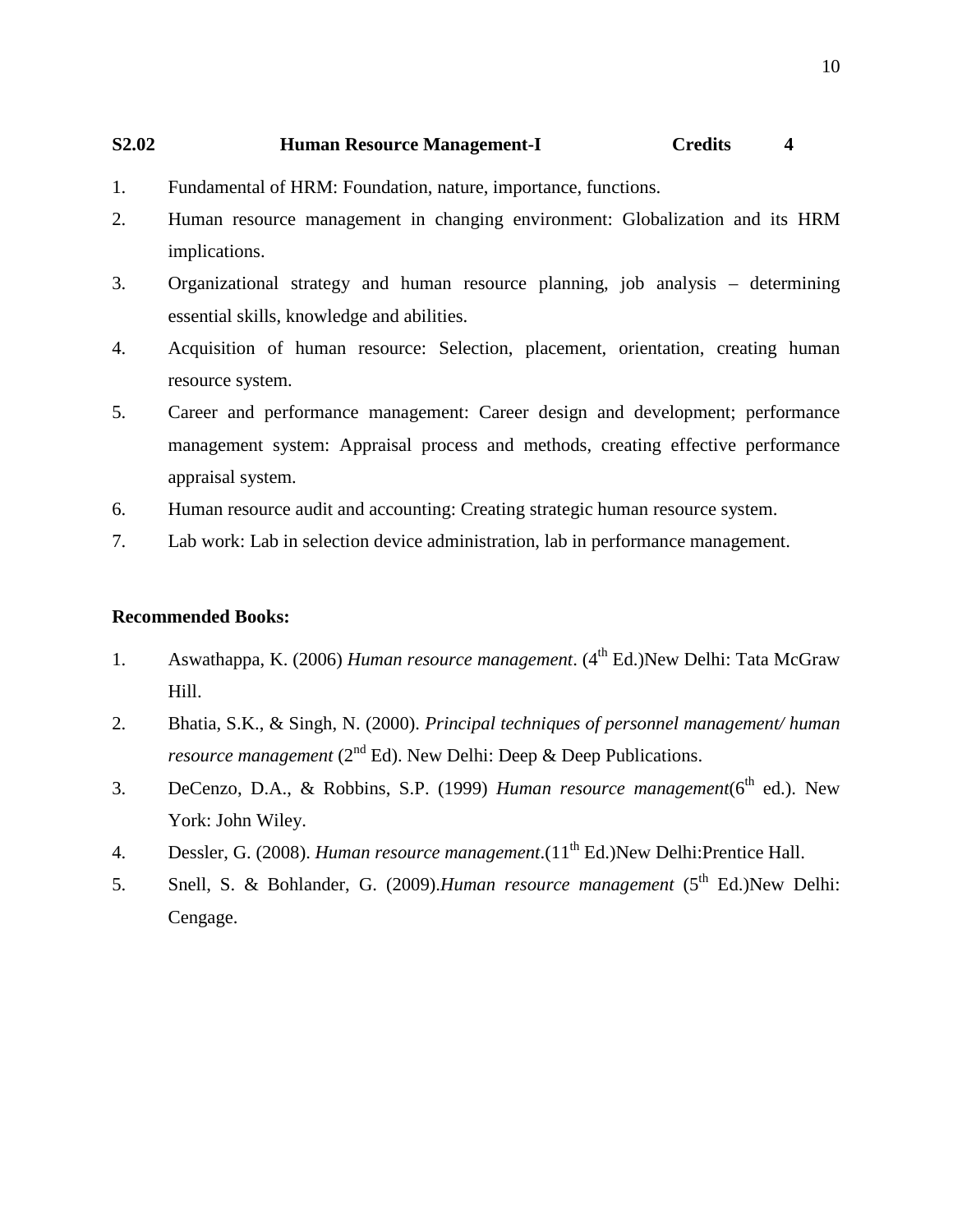# **S2.03 Organizational Communication and Public Relations Credits 4**

- 1. Conceptual framework: Meaning and significance of communication; models and process of communication in organizations; direction of communication and communication barriers.
- 2. Structural issues in communication: Role of organizational structures; communication networks; external communication; nonverbal communicaton; cultural differences.
- 3. Communication effectiveness: Influence and persuancion tactics; counselling, listening and feedback; effective interviewing and oral presentation; written business communication.
- 4. Communication in public relations: Conceptual framework and historical background; fields of PR: marketing internal communication, financial PR, community relations, government and PR, environmental PR; ethical issues.
- 5. Risk issues and crisis management: Trust and risk assessment; issues management and implementation of issues management program; perception of crisis, role of media; crisis prevention; communication management.
- 6. Media relations: Media scene in India; press tours, press conference, press notes, audiovisual media, online news, internet, public relations campaign; feedback and opinion research.

- 1. B. Subramaniam (2000). *Business communication*
- 2. Cutlip, Center & Broom (2000). *Effective public relations*, New York: Pearson Edcution
- 3. Fisher, D. (2001). *Communication in organizations*. Jaico Publishing
- 4. Jethwarney, Verma & Sarkar (1996). *Public relations*. New Delhi: Sterling publications Pvt. Ltd
- 5. Regester & Larkin (2000). *The art and science of public relations*. (Vol. 4&5).New Dehi: Crest Publishing.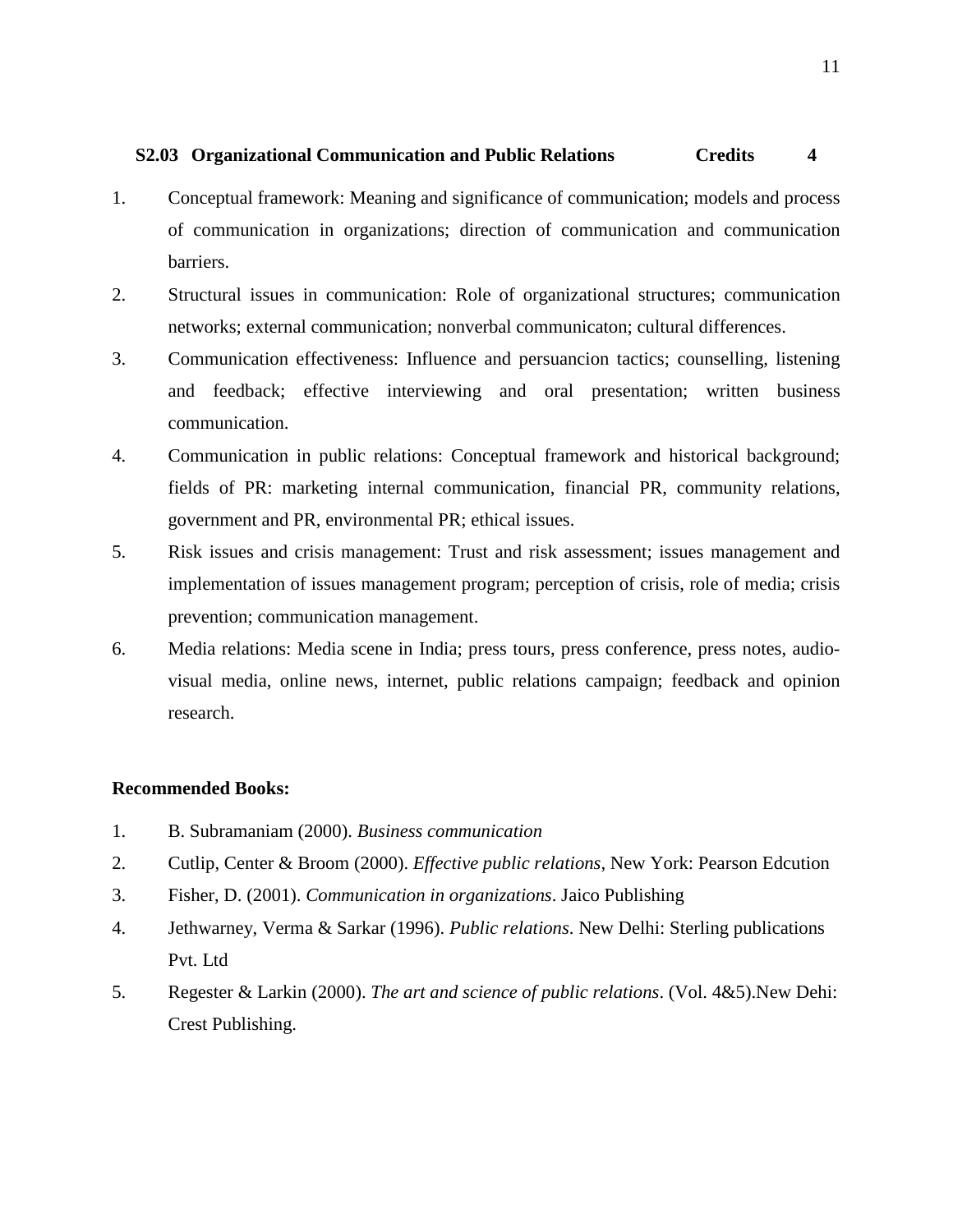| <b>Paper S2.04</b>                         | <b>Labour Legislation</b> | <b>Credits</b> |  |
|--------------------------------------------|---------------------------|----------------|--|
| Industrial and labour legislation in India |                           |                |  |

- 2. Industrial Dispute Act, 1947.
- 3. Trade Union Act, 1926.
- 4. Industrial Employment (standing order Act, 1946).
- 5. Contract Labour (regulation and abolition) Act, 1970: Salient features
- 6. Report of the second national commission on labour; globalization and labour laws: Salient features
- 7. Factories Act 1948
- 8. Apprentices Act, 1961: Overview

- 1. Mishra, S. N. (2009). *Labour and industrial law*.New Delhi: Central Law Publication
- 2. Malik, P. L.(2007). *Industrial law*. New Dehi: Eastern Book Company.
- 3. Chaturvedi, S.M. (2001). *Labour and industrial law*. Allahabad: Central Law Agency
- 4. Srivastava, S.C. (2009 ). *Industrial relations and labour law*.New Delhi: Vikas Publishing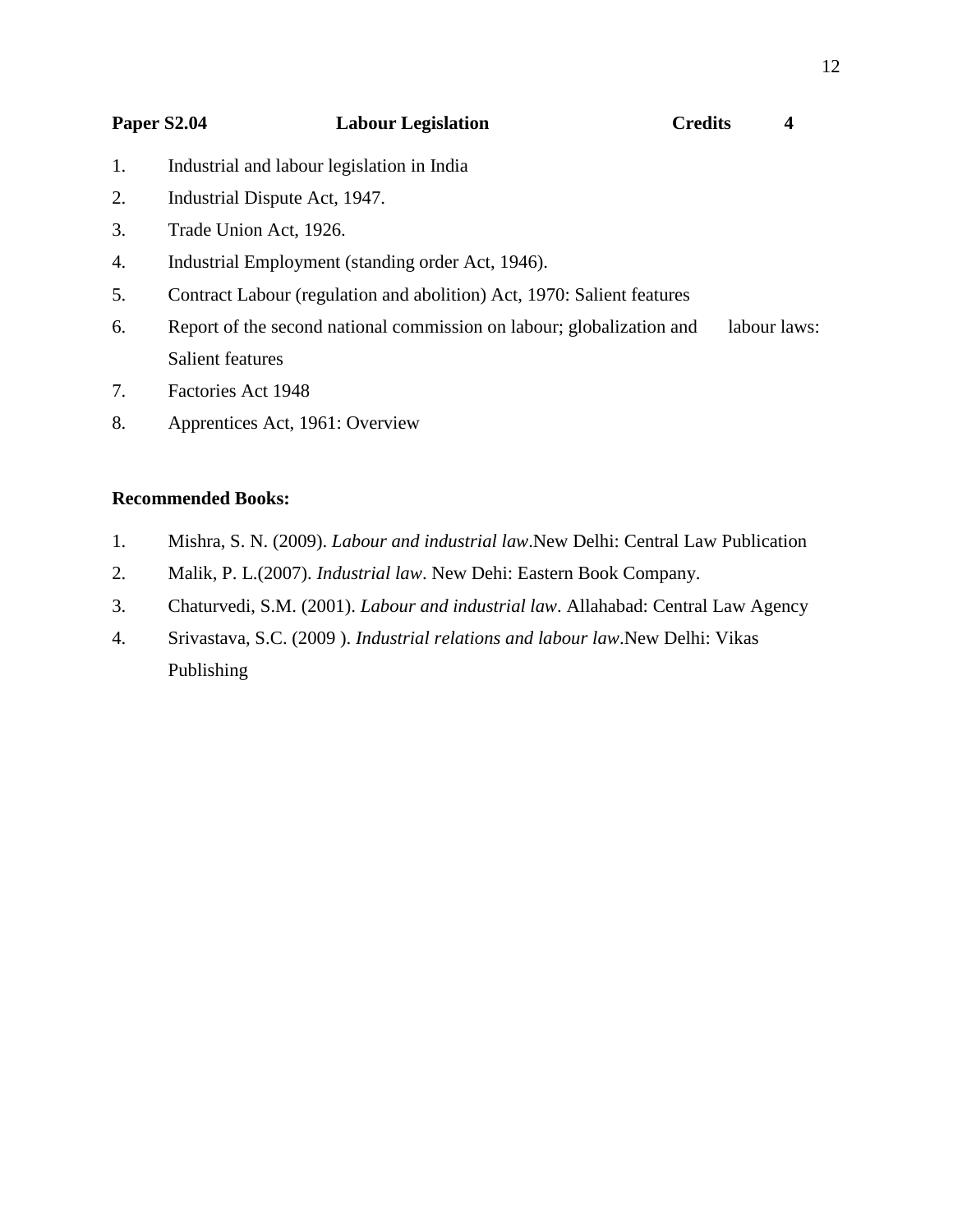## **S2.05 Industrial Health, Hygiene, and Safety Credits 4**

- 1. Industrial health: Statutory health provisions, industrial medical officer, ancillary health services, mental health.
- 2. Industrial hygiene: Hygiene education, occupational hazard, occupational diseases, statutory provisions.
- 3. Industrial safety: Causes of industrial accidents, prevention of accidents, accident proneness, safety provisions, Factory Act 1948.
- 4. Work environment: Role of music, noise, illumination, and colour in industry.
- 5. Fatigue: Concept, related phenomena, hours of work and production, absenteeism and control.
- 6. Human engineering: Man machine model, automation, adaptive automation, costs and trade offs; performance: time and motion study, perceptual and motor skills, information processing, performance measures.

- 1. Dunnette, M.D. & Hough, L.M. (1998). *Handbook of Industrial & Organizational Psychology*. Palo Alto, Calif. : Consulting Psychologists Press
- 2. Hammer, W. & Price D. (2000). *Occupational safety management and engineering*. N.J.: Prentice Hall
- 3. HimalayaSrivastava, A. K. (1999). *Management of occupational stress*.New Delhi: Gyan Publishing
- 4. Maier, N.R.F. (1982). *Industrial Psychology*.Boston: Hougton Miffin
- 5. Ross, R. R. & Altmair, E.M. (1994). *Interventions in occupational stress*. New Delhi: Sage Publications
- 6. Sarma, A. M (2007). *Aspects of labour welfare and social security*.New Delhi: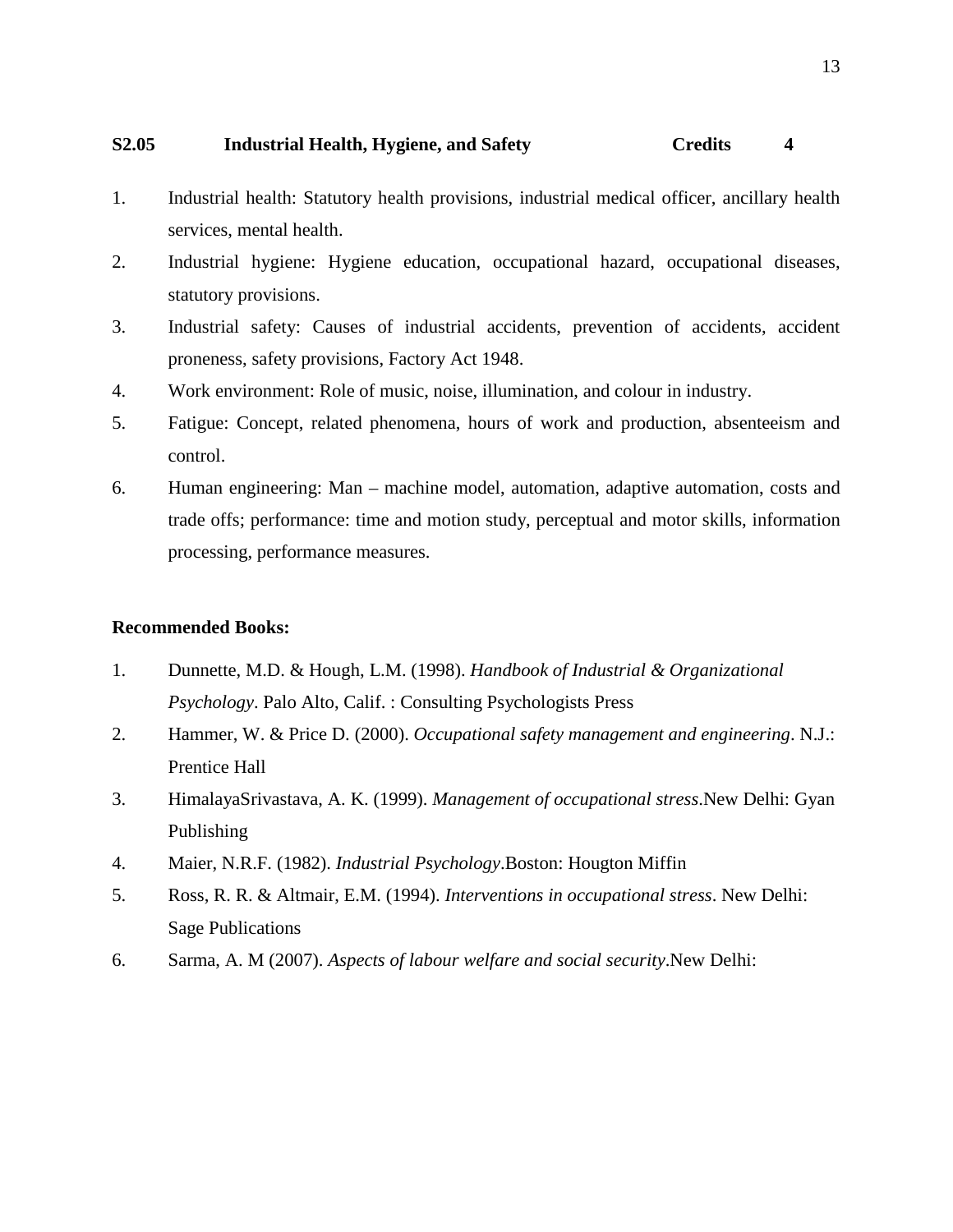## **S2.06 Data Base Management System Credits 4**

- 1. Introduction to elementary database management, creation of small MIS through the use of an elementary database package.
- 2. MS-Access: Create & design table, database, forms, and report.
- 3. Visual Basic: Introduction to visual Programming, working with query, visual basic controls, menus, data access in visual basic, ado and recordset.
- 4. Introduction to Oracle, Creation of a small database, essential SQL Commands, Retrieval of data, Creation of views and reports, elementary exposure on Oracle menu and PL-SQL. Example should cover real life problems from Human Resource Management area.

- 1. Groh, M.R., Stockman, J.C., Powell, G., Prague, C.N., Irwin, M.R., & Reardon, J. (2007). *Access 2007 bible*. New Delhi: Wiley
- 2. Kevin L, & Geoge,K. (2001). *Oracle 8i: the complete reference*.New Delhi: Tata McGraw Hills
- 3. Lulusi, R. (2001). *Oracle forms developer's hand book*. New Delhi:Pearson
- 4. Noel, J. (2003). *The complete reference visual basic 6*. New Delhi: Tata McGraw Hill
- 5. Silberschatz, A. (2002). *Database system concepts* (4<sup>th</sup> Ed.) New York: McGraw Hill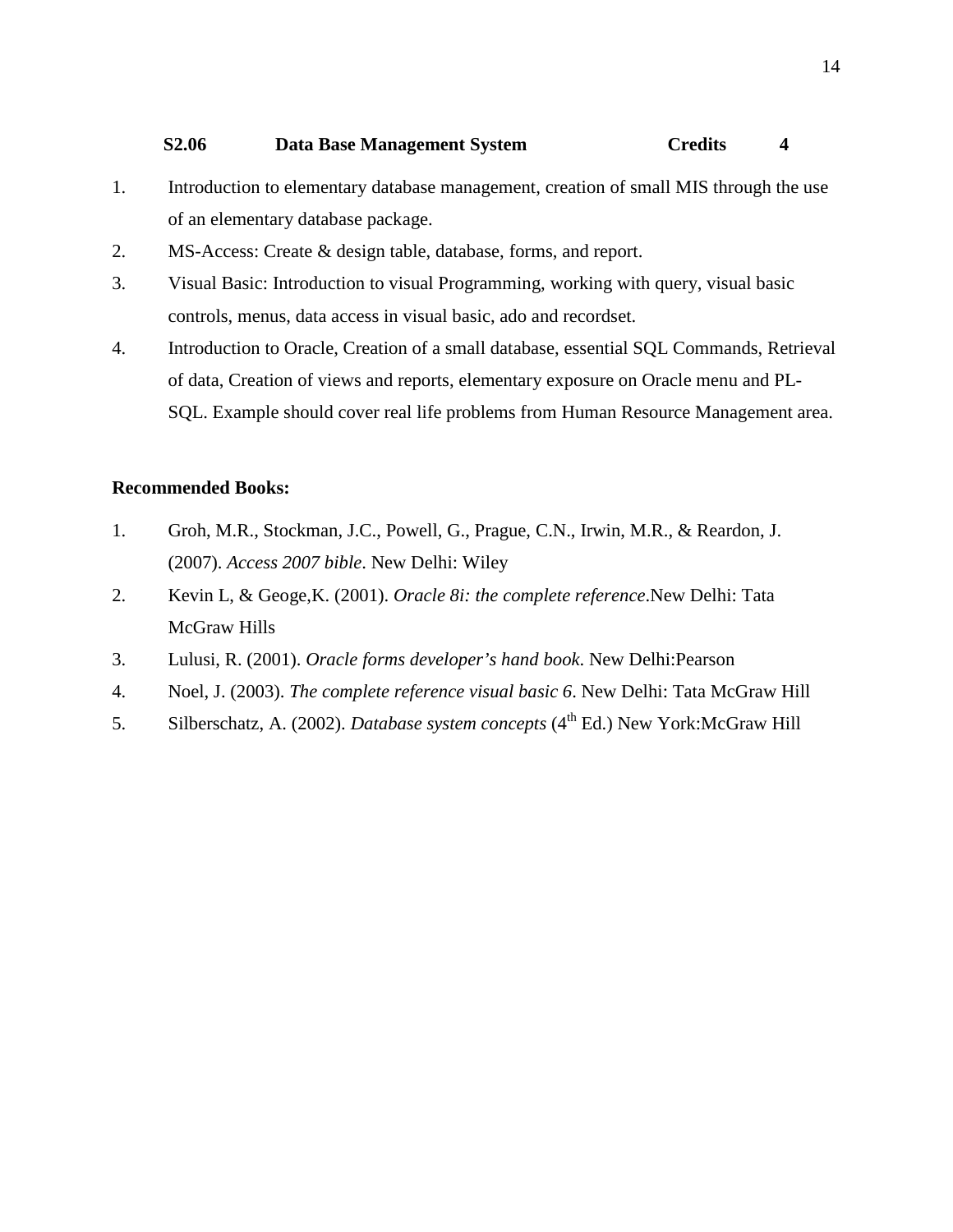- 1. Applied psychology: Nature and scope
- 2. Guidance and counseling: Nature and techniques.
- 3. Psychology in education: Pedagogic techniques; creativity.
- 4. Mental health and well-being: Concept and indicators; techniques for improving mental health and well-being.
- 5. Psychopathological problems: Neurotic and psychotic disorders.
- 6. Application of psychology in social life: Prejudice and stereotypes; socially deviant behaviour: Crime and delinquency; drug addiction.

- 1. Anastasi, A. (1979). *Fields of applied psychology*. New Delhi: McGraw Hill.
- 2. Goldstein, A. P., & Krasner, B. (1987). *Modern applied psychology*. Elmford, New York: Pergmon Press.
- 3. McCormick, E.J., & Ilgen, D. (1980). *Industrial psychology*. Englewood Cliffs, N.J.: Prentice Hall.
- 4. Rastogi, G. D. (1992). *Vyavaharik manovigyan*. Agra: Har Prasad Bhargava.
- 5. Singh, A. P. (1995). *Vyavaharik monovigyan*. Varanasi: Abhishek publications.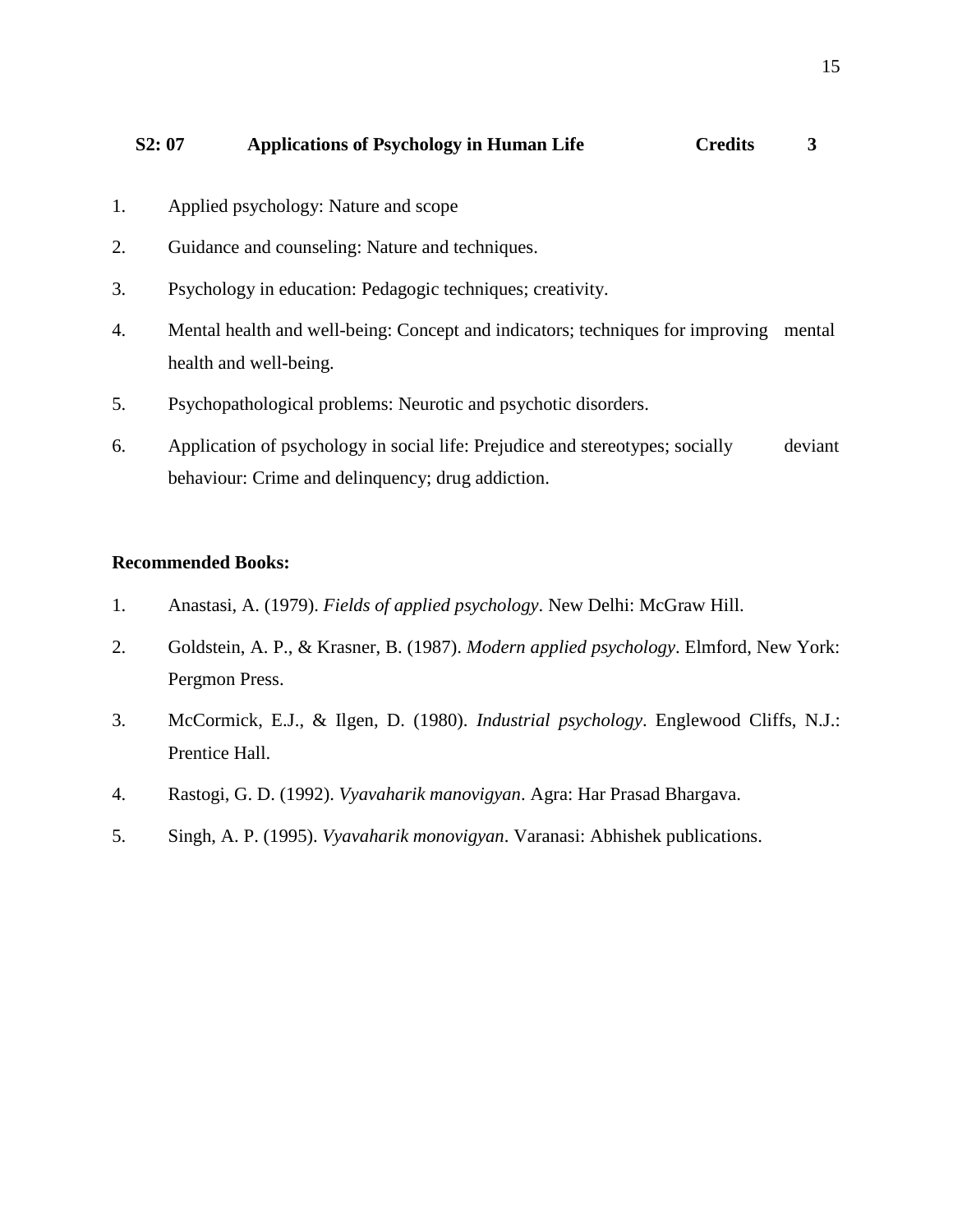# **S3.01 Marketing Management Credits 4**

- 1. Understanding marketing management: Marketing process, role of marketing in organizations.
- 2. Analyzing marketing opportunities: Marketing environment, consumer markets and buyer behaviour, Analyzing competitors.
- 3. Selecting target markets: Forecasting marketing demands, identifying market segments.
- 4. Designing marketing and pricing strategies: Managing product life cycle, designing strategies for local and global market place, designing pricing strategies.
- 5. Implementing marketing programs: Selecting marketing channels, designing effective advertising programs, sales promotion and public relations, evaluating marketing performance, curent issues in marketing.

- 1. Czinkota & Kotabe (2004). *Marketing management*. Atomic Dog publication
- 2. Hollensen (2003). *Marketing managemen : A relationship approach*. Prentice Hall
- 3. Kotler (2008). *Marketing management: Analysis planning, implementation and control*. New Delhi: Prentice Hall of India Pvt. Ltd.
- 4. Mullins & Walker (2003). *Marketing managemen : A strategic decision-making approach*. McGraw Hill Higher Education.
- 5. U.S. Ramaswamy (2006). *Marketing management*. New Delhi: MCMillan India Ltd.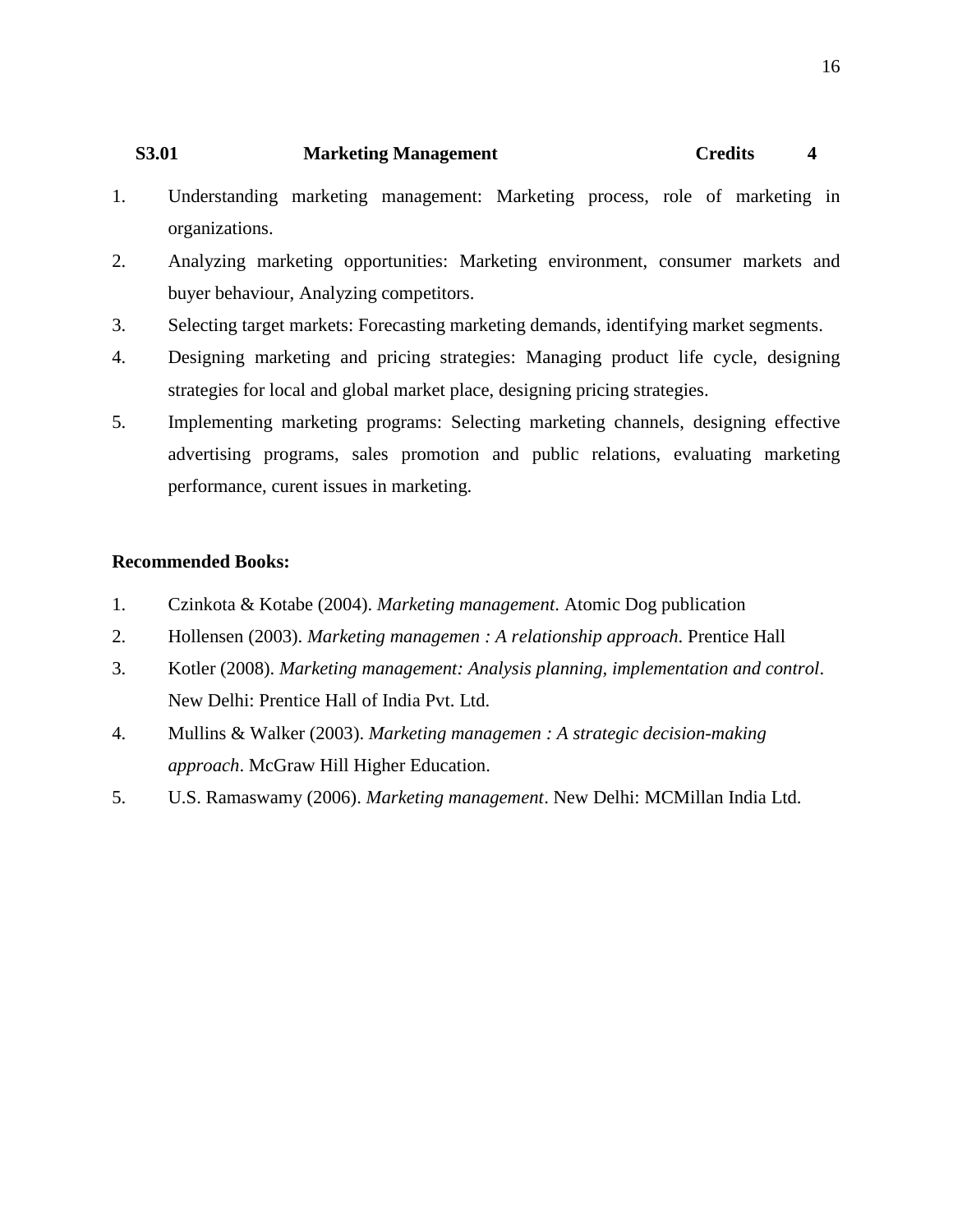## **S3.02 Labour Welfare and Social Security Credits 4**

- 1. Labour welfare: Concepts, scope and objectives, statutory welfare provisions, facilities for washing, sitting, first-aid, rest rooms, canteen and crèche.
- 2. Voluntary welfare measures: Welfare work by employers, welfare work by workers, organization, Role of Labour Unions.
- 3. Social security: Definition, objectives, social security schemes in different countries, social assistance, social insurance.
- 4. Employees' State Insurance Scheme: ESI Act 1948: Administration, benefits, restrictions, wages under the ESI Act, minimum wage.
- 5. Employees' State Provident Funds Scheme, 1952: Features, advances, refunds & claims, death relief fund, Family Pension Scheme, 1974; Maternity Benefits Act, 1961: salient features; Gratuity Act, 1972: features: Bonus Act; Workmen, Compensation Act.

- 1. Barua, N. (1995). *Social security and labour welfare in India*. New Delhi: Ashish publishing.
- 2. Gupta, M. (2007). *Labour Welfare and Social Security in unorganised Sector*. New Delhi: Deep & Deep.
- 3. Kailfman, B.E. & Hotchhiss, J.(2009). *Labour market Economics* (1st Ed.). New Delhi: Cengage.
- 4. Labour problems in India V. V. Giri.
- 5. Sarma, A. M (2007). *Aspects of labour Welfare and Social Security*.New Delhi: Himalaya.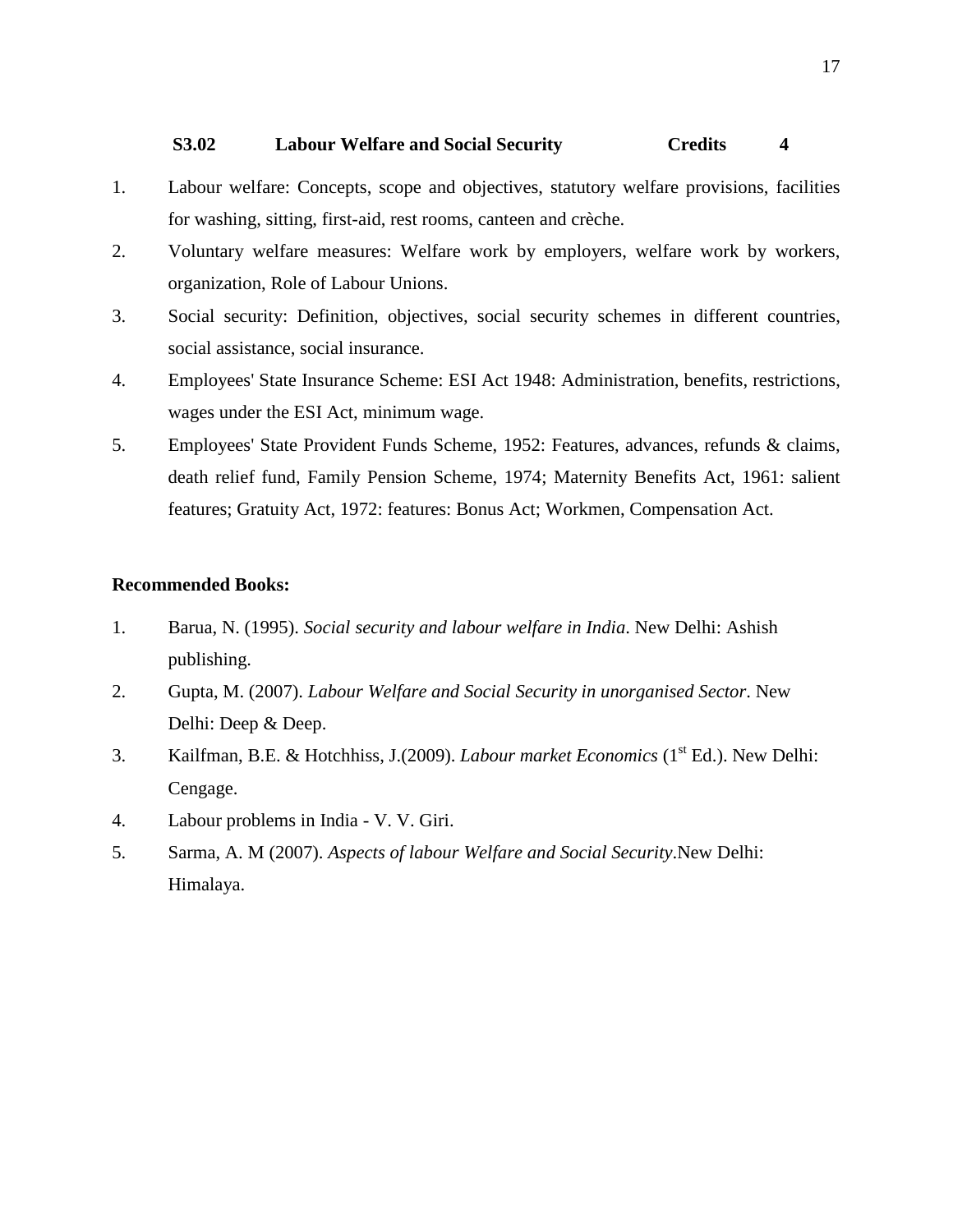#### **Paper S3.03 Strategic Management Credits 4**

- 1. Nature and scope of strategic management, levels of strategies, process of strategic management, role of top management.
- 2. SWOT-Analysis: External and internal analysis.
- 3. Strategy formulation:
- a Business level strategy: Competitive advantages, market focus, market life cycle, business strategy for turnaround.
- b: Operational level strategy: The strategic role of operations, approaches, total quality management, core processes, re-engineering; shared and managerial guide lines to TQM and CPR, The best practices in primary core processes.
- c. Corporate level strategy: Roles, forms, means, and benefits of diversification, role of managerial behaviour.
- 4. Implementation of strategies: Organization structure, design, forms, & change, tools and areas of strategy implementation; leadership, functional policies & allocation of resources
- 5. Evaluation and control of strategy; Issues, types and techniques; role of organizational systems.

- 1. Cherunilam, F. (2008*). Strategic Management*.New Delhi: Himalaya Publishing House.
- 2. David, F. R. (2011). *Strategic Management*. New York: Prentice Hall.
- 3. Dess, G., Eisner, A., & Lumpkin, G. T. (2010). *Strategic Management: Text and cases*   $(5<sup>th</sup> Ed.)$ . New York: McGraw Hill.
- 4. Kazmi, A. (2008). *Strategic Management and Business Policy*. New Delhi: Tata McGraw-Hill
- 5. Prasad, L. M. (2009). *Strategic Management*. New Delhi: Sultan Chand and Sons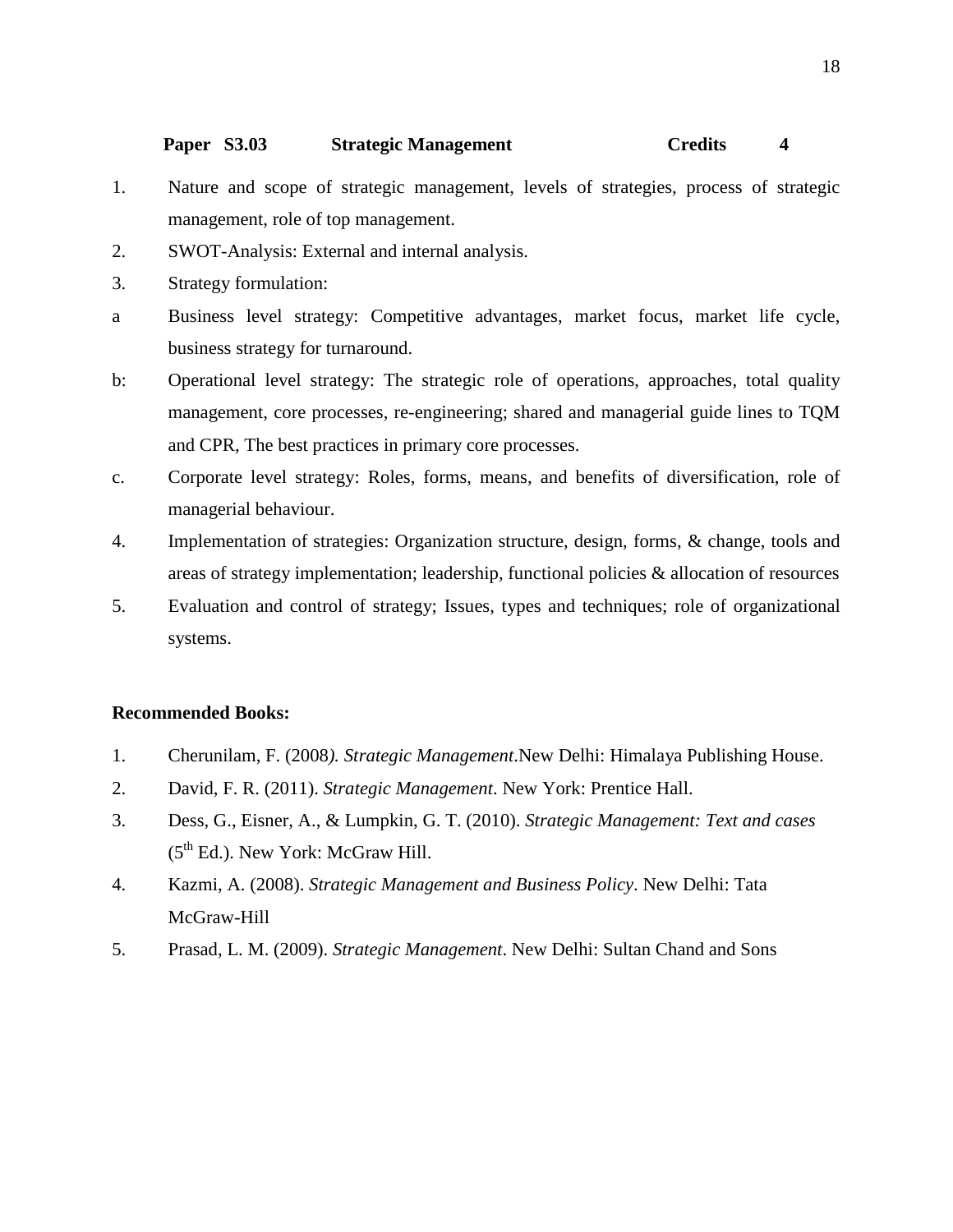#### **Paper S3.04 Human Resource Management-II Credits 4**

- 1. Introductory: Need, process and mechanism of HRD, planning, building and controlling HRD; HRD in Indian context.
- 2. Designing and administration of select HRD Systems.
- 3. Personnel training and development: Identifying training needs; evolving training strategy; designing training and development activities; training methods; management development; evaluation of training programmes; factors for successful training activities.
- 4. Career planning and management.
- 5. Motivational aspect of HRD: Developmental cycle; reinforcement for behaviour modification; job design to increase employees' motivation, creating of incentives.
- 6. Organization climate and practice in India.
- 7. **Lab in HRD:** Team building, communication skills, training for individual growth.

- 1. Bernardin, H. & John, (2008). *Human resource management: An experimental approach*.  $(4<sup>th</sup> Ed.)$  New Delhi:Tata McGrawhill
- 2. Brislae, D.R. & Schuler, R.S. (2006). *International human resource management*.(2nd Ed.) New York: Routledge.
- 3. DeCenzo, D.A., & Robbins, S.P. (1999) *Human resource management*(6<sup>th</sup> Ed.). New York: John Wiley.
- 4. Deb, Tapomaoy (2006). *Strategic approach to human resource management*(1<sup>st</sup> Ed.) New Delhi: Atlantic
- 5. Hersey, P. Blanchard, K.H. & Johnson, D.E. (1996) *Management of organizational behavior: Utilizing human resource* (7<sup>th</sup> Ed.). New Delhi: Prentice Hall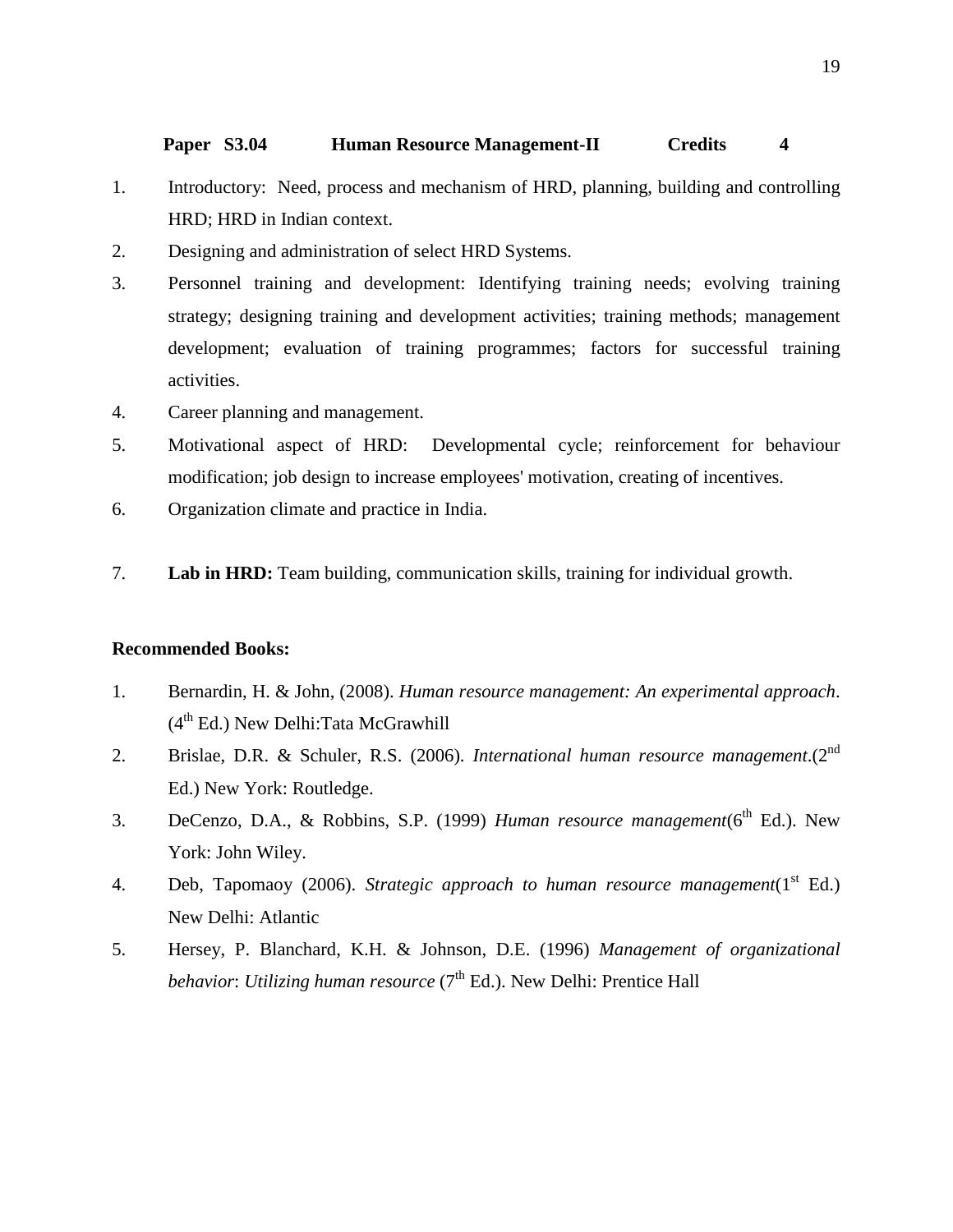#### **S3.05 Relational Database Management System Credits 4**

Enterprise level DBM. Use of ORACLE RDBMS in HRD management of enterprise. SQL Forms, SQL-Menu, SQL Report, Creation of Database. Using SQL Forms, Menu and Report. Queries and Reports. Practical problems involving ORACLE commands and PL - SQL. Reports of RDBMS application such as recruitment, selection, training etc. in HRD. Networking, Basics of HTML

- 1. Comer, D.E. (2009), *Computer networks and internet* (5<sup>th</sup> Ed.) . New Jersy: Pearson
- 2. Despande, P.S. (2007). *SQL & PL/SQL for Oracle 10g*. New Delhi: Dreamtech
- 3. Kedar, S. (2009) *Database management system*. Pune: Technical Publication
- 4. Shally, G.B. &Woods, D.M. (2009) *HTML: Introductory concepts and techniques*. USA: Cengage
- 5. Sumathi, S., & S. Esakkirajan (2007). *Fundamentals of Relational databse management system*. Berlin: Springer.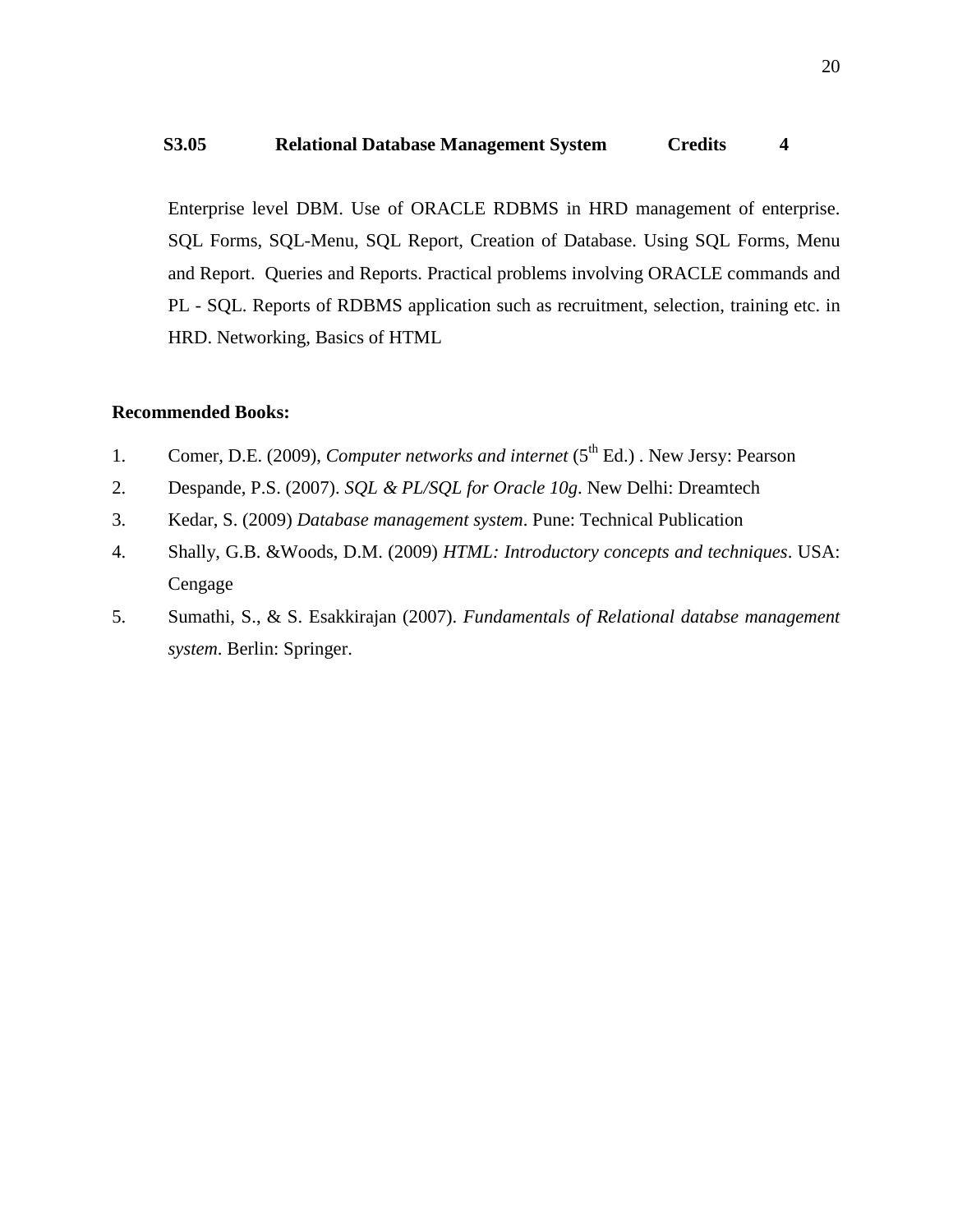| <b>S3.06</b> | <b>Summer Training</b> | (8 weeks) | <b>Credits</b> | 4 |
|--------------|------------------------|-----------|----------------|---|
|              |                        |           |                |   |
|              |                        |           |                |   |
|              |                        |           |                |   |
|              |                        |           |                |   |
| S3.07        | <b>Viva-Voce</b>       |           | <b>Credtis</b> | 3 |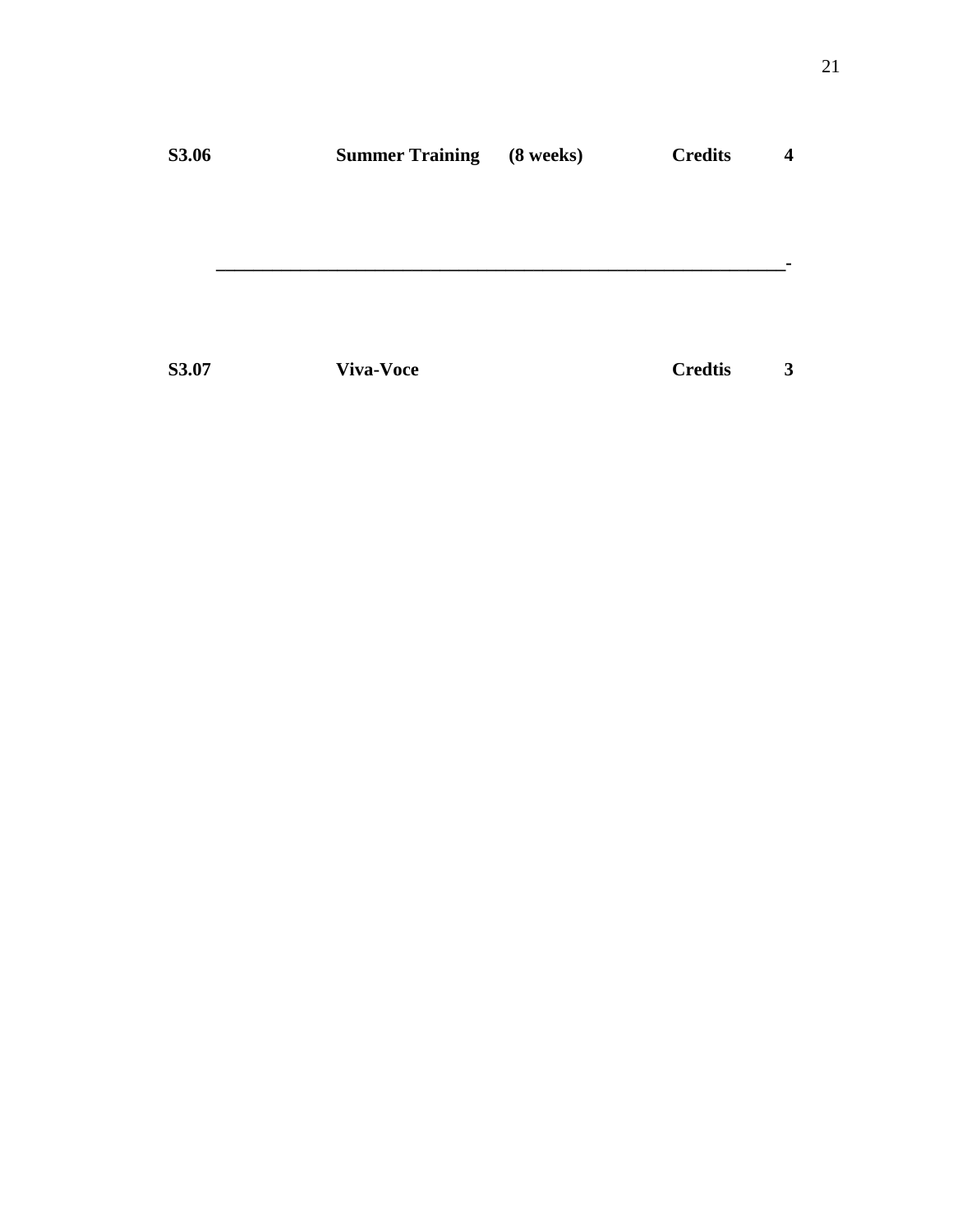#### **Minor Elective Paper**

| S3:08 | <b>Stress and Coping</b> | <b>Credits</b> |
|-------|--------------------------|----------------|
|       |                          |                |

- 1. Stress: Nature of stress, physiology of stress, stress affects on humans.
- 2. Effects of stressors: Physiological, somatic, psychological and behavioural.
- 3. The factors contributing to stress reactions: Environmental factors and living conditions.
- 4. Constructive stress management: Controlling stressors; proactivity; the importance of awareness (self-monitoring); interpretation and perception.
- 5. Stress management techniques: Somatic, behavioural and cognitive, coping strategies.

#### **Books Recommended**

- 1. Gluch, P. (2005). *Stress management* (2nd Edition). Costa Mesa, CA: Psynergy Publication.
- 2. Greenberg, J. S. (2006). *Comprehensive stress management* (10<sup>th</sup> Edition). New York: McGraw Hill.
- 3. Olpin, M, & Hesson, M. (2007). *Stress management for life: A research base experiential approach*. Belmont, CA: Thomson Learning.
- 4. Ross, R. R., & Altmair, E. M. (1994). *Interventions in occupational stress*. New Delhi: Sage Publications.
- 5. Srivastava, A. K. (1999). *Management of occupational stress*: Theories and practice. New Delhi: Gyan Publishing House.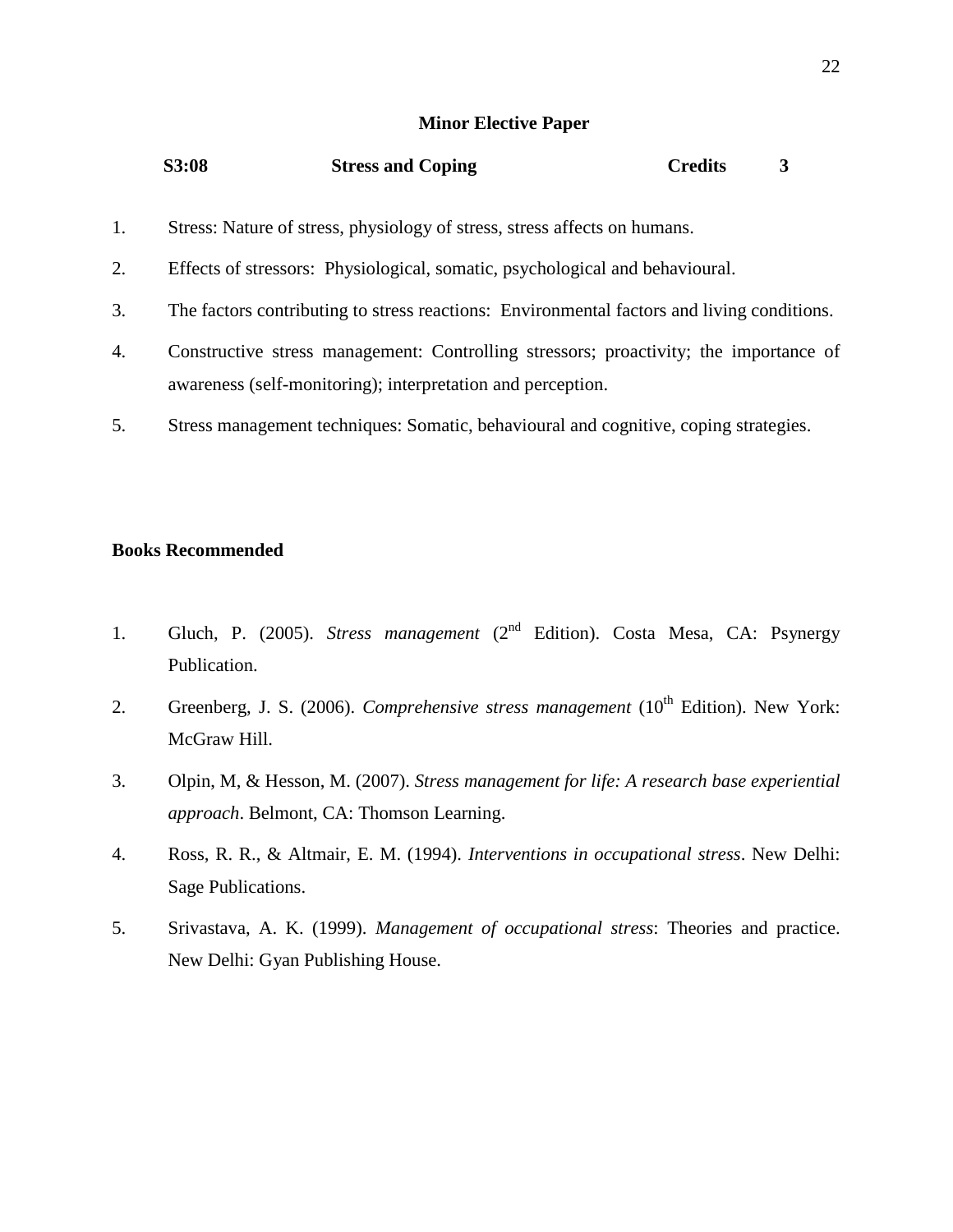## **S4.01 Organizational Development and Change Credits 4**

- 1. Introduction to organizational development: Historical development; values, assumptions and benefits; management of change.
- 2. Management of organizational development: Foundations, process and action research.
- 3. Organizational development interventions: Team, third-party, comprehensive, structural interventions training experiences.
- 4. Management of change: Organizational structure, organizational culture, performance management, reward management, employee relations and involvement strategies, downsizing.
- 5. Evaluating change and future of organizational development.

## **Books Recommended:**

- 1. French, W. L. & Bell, C. H. (2006). *Organisation Development.* New Delhi:Pearson
- 2. French, W. L., Bell, C. H., & Zawacki, R. A. (2005). *Organization development and transformation: Managing effective change* (6<sup>th</sup> Ed.). New York: McGraw Hill.
- 3. Nilakant, V., & Ramanarayan, S. (2006). *Change management*. New Delhi. Response Books.
- 4. Senior, B., & Fleming, J. (2009). *Organizational change* (3rd Ed. New Delhi: Pearson Education.
- 5. Thornhill, A., Lewis, P. Millmore, M., & Saunders, M. (2000). *Managing Change: A human resource strategy approach.* New Delhi: Pearson Education.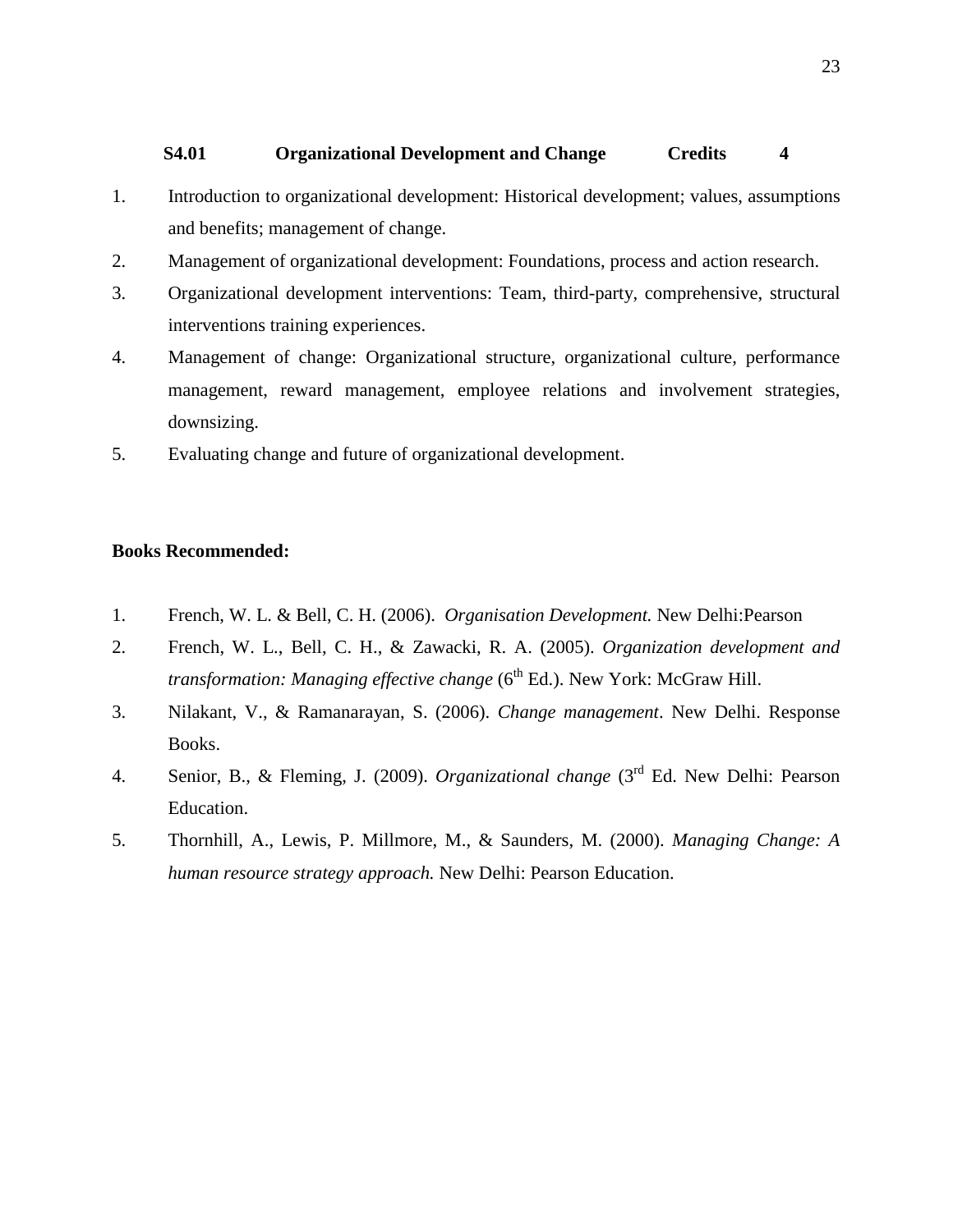# **S4.02 Compensation Management Credits 4**

- 1. Wages and salary administration: Objectives, principles, job evaluation, wage structure, wage determination process and factors.
- 2. Wages: Minimum, fair, living; kinds of wage plans, time and piece rate, balanced or debt, wage differentials, minimum wage act for different states in brief.
- 3. Theories of wages: Subsistence, wage fund, surplus value, claimant, productivity, bargaining, Behavioural theories.
- 4. Rewards: Features, types of reward, determinants.
- 5. Wage incentives; Objectives, types, merits and demerits, profit sharing.
- 6. Fringe benefits: Objectives, features, coverage of benefits.

- 1. Bhattacharya, D.K. (2009) Compensation management. USA: Oxford
- *2.* Decentzo, P. A. & Robbins. S. P. (2009) .*Fundamentals of Human Resource*  Management  $(10^{th}$  Ed.) USA: John Wiley
- 3. Memoria, C. B.*Personnel Management*
- 4. Sharma, A. M. *Wages and Wages Policy*
- 5. Sinha, P. R. N.*Wages Determination*
- 6. Yoder, D. *Personnel Management & Industrial Relations*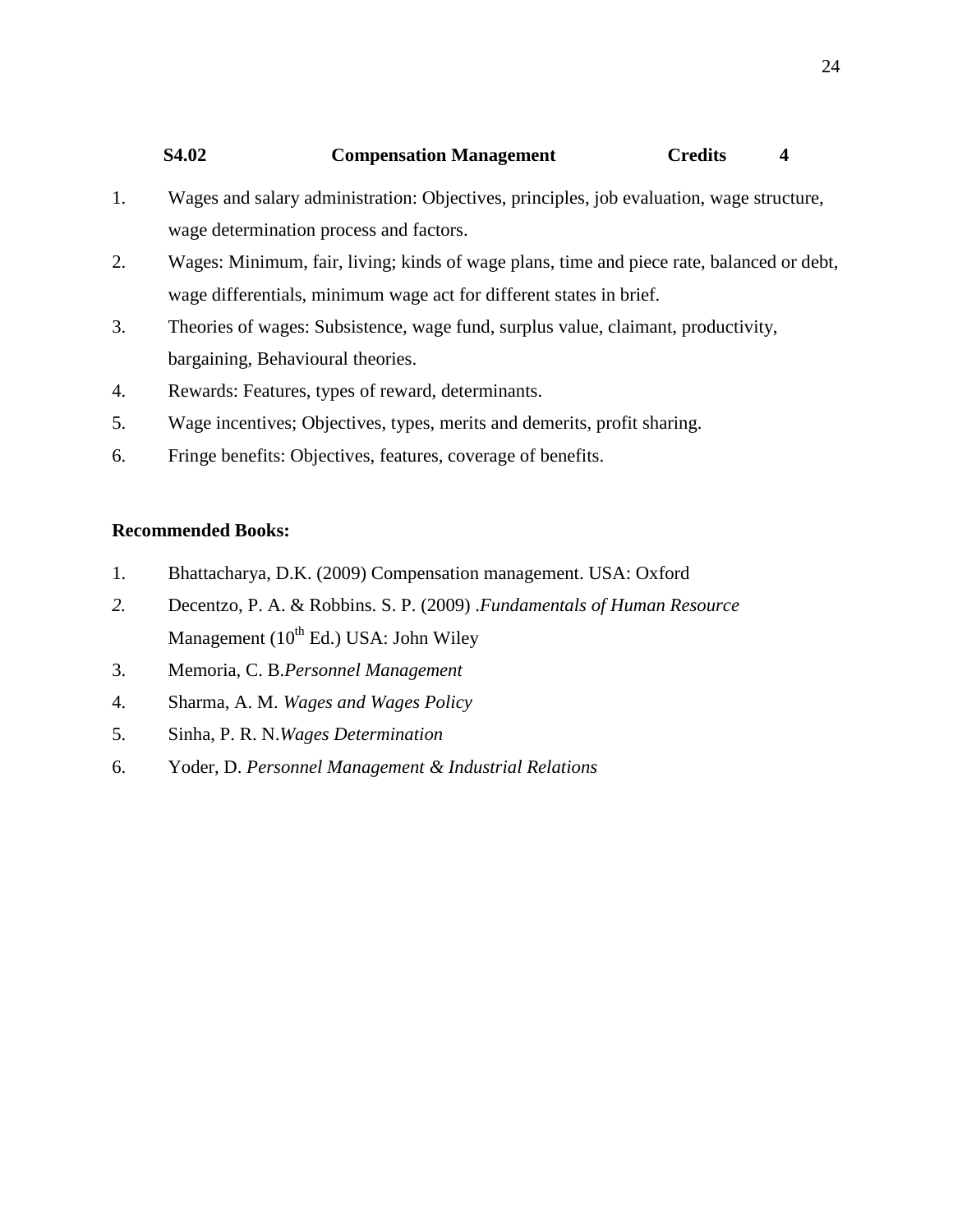# **S4:03 Financial Management Credits 4**

- 1. Concept and dimensions of financial management: Objectives and functions of financial management, forms of business organizations and financial considerations underlying the choice of form of business organization.
- 2. Capital structure: Concept, priniciples criteria of its determination; trading enquiry, Leverages: Operating and financial, indifference point.
- 3. Acquisition of funds: Extenal and internal forms of corporate financing,shares and debentures, ploughing back of profits, forms of dividends,factors affecting dividendpolicy, dividend pay-out decision.
- 4. Concept of financial institutions: Indian financial system, financial institutions, types, nature and functions.
- 5. Working capital management: Meaning, significance and factors influencing the level of working capital, working capital management, cash receivables and inventory management.
- 6. Concept of cost of capital and capital budgeting: Concept of significance of cost of capital and its computation; concept and significance of capital budgeting.

- 1. James Van Horne (1995) *Essentials of finance management* Prentice Hall
- 2. P. Chandra (2008) *Financial* management (7<sup>th</sup> Ed.). New Delhi: TataMcGraw -Hill
- 3. Pandey, I.M. (1999) Fiancial management  $(8^{th}$  Ed.). New Delhi: Sangam Books
- 4. Srivastava, R.M. (1987) *Essentials of business finance.* Bombay: Himalaya
- 5. Srivastava, R.M. (2005) *Financial management and policy*. Bombay: Himalaya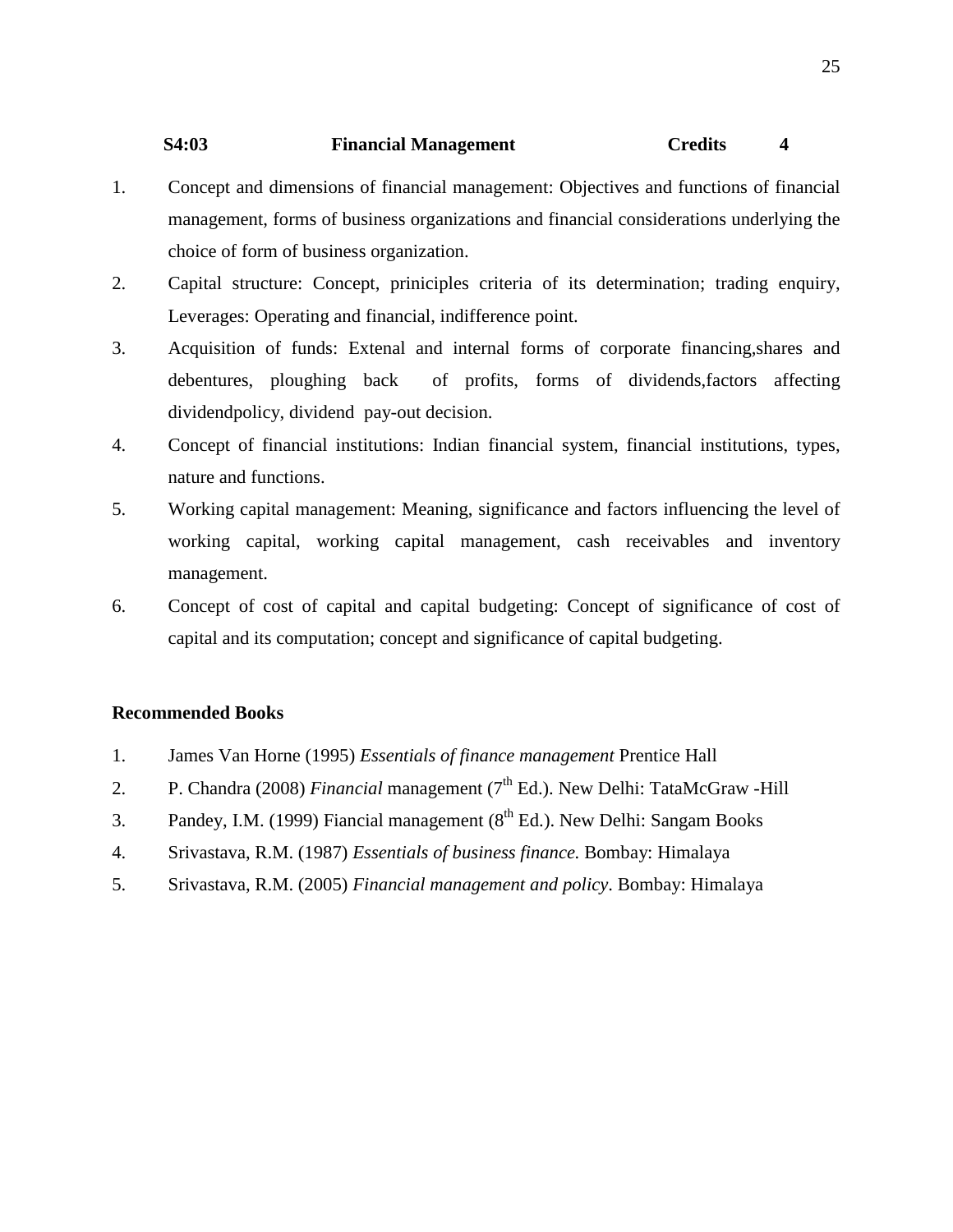#### **S4.04 Stress Management Credits 4**

- 1. Stress: Concept, different perspectives, theories, symptoms, occupational stress.
- 2. Souces of occupational stress: Personal attributes, behaviour, patterns, job and organizational factors.
- 3. Consequences of occupational stress: Job behavioural consequences, health consequences, stress-diseases.
- 4. Management of occupational stress: Individual centered interventions; job and organization centred interventions.
- 5. Coping with stress: Coping strategies functional dysfunctional.
- 6. Moderation of stress and consequent strains; therapeutic interventions for occupational strains.

- 1. Pestonjee, D. M. (1992). *Stress and coping*. Sage Publications: New Delhi.
- 2. Matteson, M. T., & Ivancevich, J.M. (1987). *Controlling work stress- Effective resources and management strategies*. San Francisco, C. A.: Jessy Boss.
- 3. Ross, R. R., & Altmair, E. M. (1994). *Intervention in occupation stress*. Sage Publications: New Delhi.
- 4. Sethi, A. S., & Schuler, R. S. (1984). *Handbook of organizational stress and coping strategies.* Cambridge, M.A. Baltinger Publishing Co.
- 5. Srivastava, A. K. (1999). *Management of occupational stress: Theories and practice*. Gyan Publishing House: New Delhi.
- 6. T. Hindel (1998). *Reducing stress*.London: Dorling Kindersley.